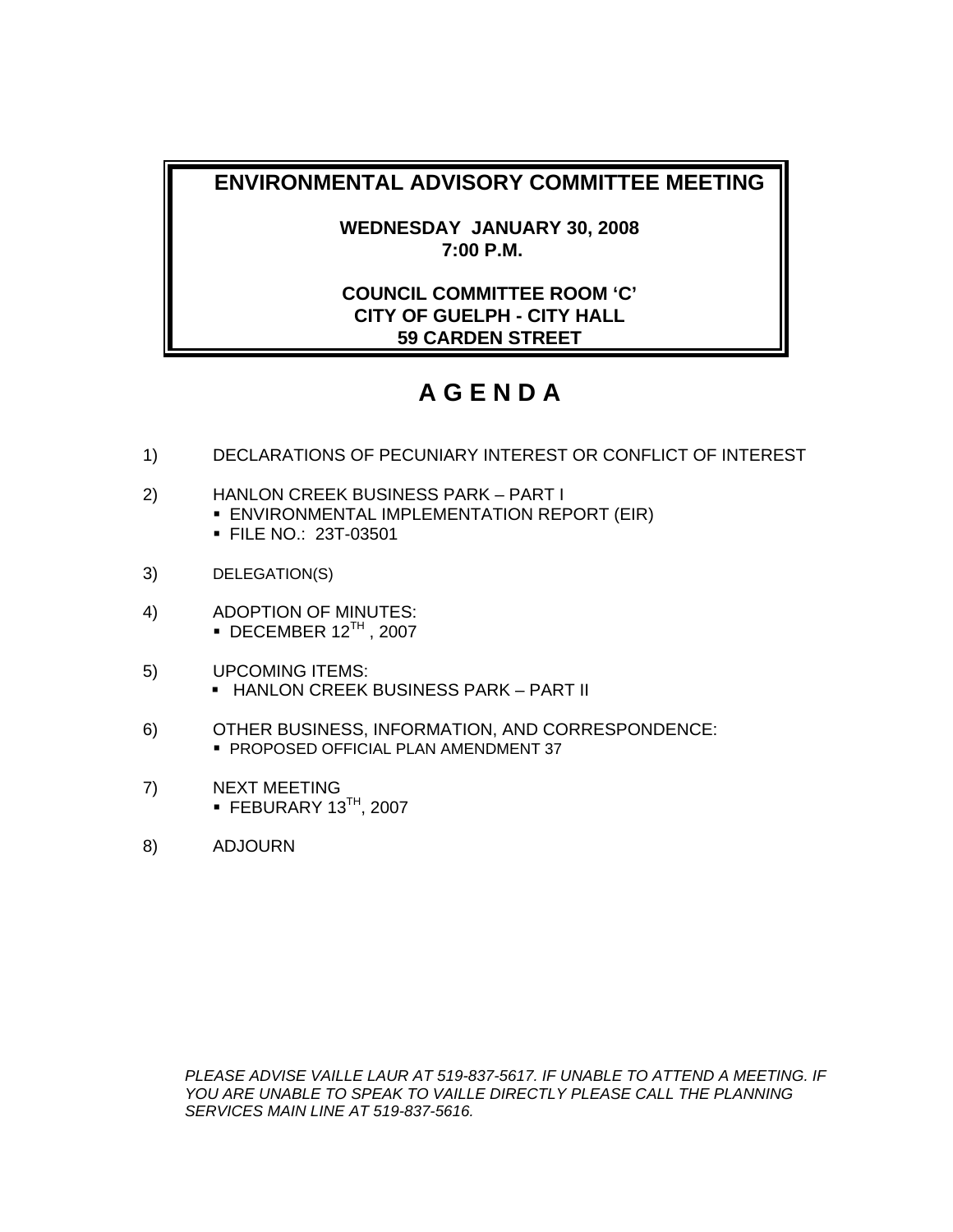# **ENVIRONMENTAL ADVISORY COMMITTEE WEDNESDAY, JANUARY 30TH, 2008 AT 7:00 P.M.**

# **COUNCIL COMMITTEE ROOM C MINUTES**

| <b>Present:</b>                                                             | P. Smith (Chair)                                                                                                                                                                                                                                                                                          | S. Robertson |
|-----------------------------------------------------------------------------|-----------------------------------------------------------------------------------------------------------------------------------------------------------------------------------------------------------------------------------------------------------------------------------------------------------|--------------|
|                                                                             | G. Drewitt                                                                                                                                                                                                                                                                                                | M. Doncaster |
|                                                                             | J. DeBruyn                                                                                                                                                                                                                                                                                                | S. Barnhart  |
|                                                                             | K. McCormack                                                                                                                                                                                                                                                                                              | G. Dias      |
|                                                                             | R. Johnson                                                                                                                                                                                                                                                                                                |              |
| <b>Regrets:</b>                                                             |                                                                                                                                                                                                                                                                                                           |              |
| Staff:                                                                      | C. Musselman, V. Laur, P. Cartwright, A. Hearne                                                                                                                                                                                                                                                           |              |
| Astrid Clos, Astrid J. Clos Planning Consultants<br><b>External Groups:</b> |                                                                                                                                                                                                                                                                                                           |              |
|                                                                             | David Stephenson, Natural Resource Solutions Inc.                                                                                                                                                                                                                                                         |              |
|                                                                             | Bill Banks, Banks Groundwater Engineering Limited<br><b>Rick Clement, TSH</b><br><b>Bill Luffman, Cooper Construction</b><br>Glen Anderson, Belmont Equities<br>Tara Brenton, Natural Resource Solutions Inc.<br>Norah Chaloner from Guelph Urban Forest Friends<br>Laura Murr from Clean Water Coalition |              |
|                                                                             |                                                                                                                                                                                                                                                                                                           |              |
|                                                                             |                                                                                                                                                                                                                                                                                                           |              |
|                                                                             |                                                                                                                                                                                                                                                                                                           |              |
|                                                                             |                                                                                                                                                                                                                                                                                                           |              |
|                                                                             |                                                                                                                                                                                                                                                                                                           |              |
|                                                                             |                                                                                                                                                                                                                                                                                                           |              |
|                                                                             | Archie McLarty - Interested Citizen                                                                                                                                                                                                                                                                       |              |
|                                                                             | Hugh Whitely                                                                                                                                                                                                                                                                                              |              |

P. Smith introduced R. Johnson, M. Doncaster and G. Drewitt as new members to the Environmental Advisory Committee.

### **1. HANLON CREEK BUSINESS PARK - Environmental Implementation Report**

C. Musselman, Environmental Planner with the City of Guelph provided a brief overview on the Hanlon Creek Business Park.

Astrid Clos from Astrid J. Clos Planning Consultants provided a brief overview on the Hanlon Creek Business Park Environmental Implementation Report and was available to respond to questions from the Environmental Advisory Committee.

David Stephenson from Natural Resource Solutions Inc. provided a brief overview on the Hanlon Creek Business Park Environmental Implementation Report and the phasing of the project.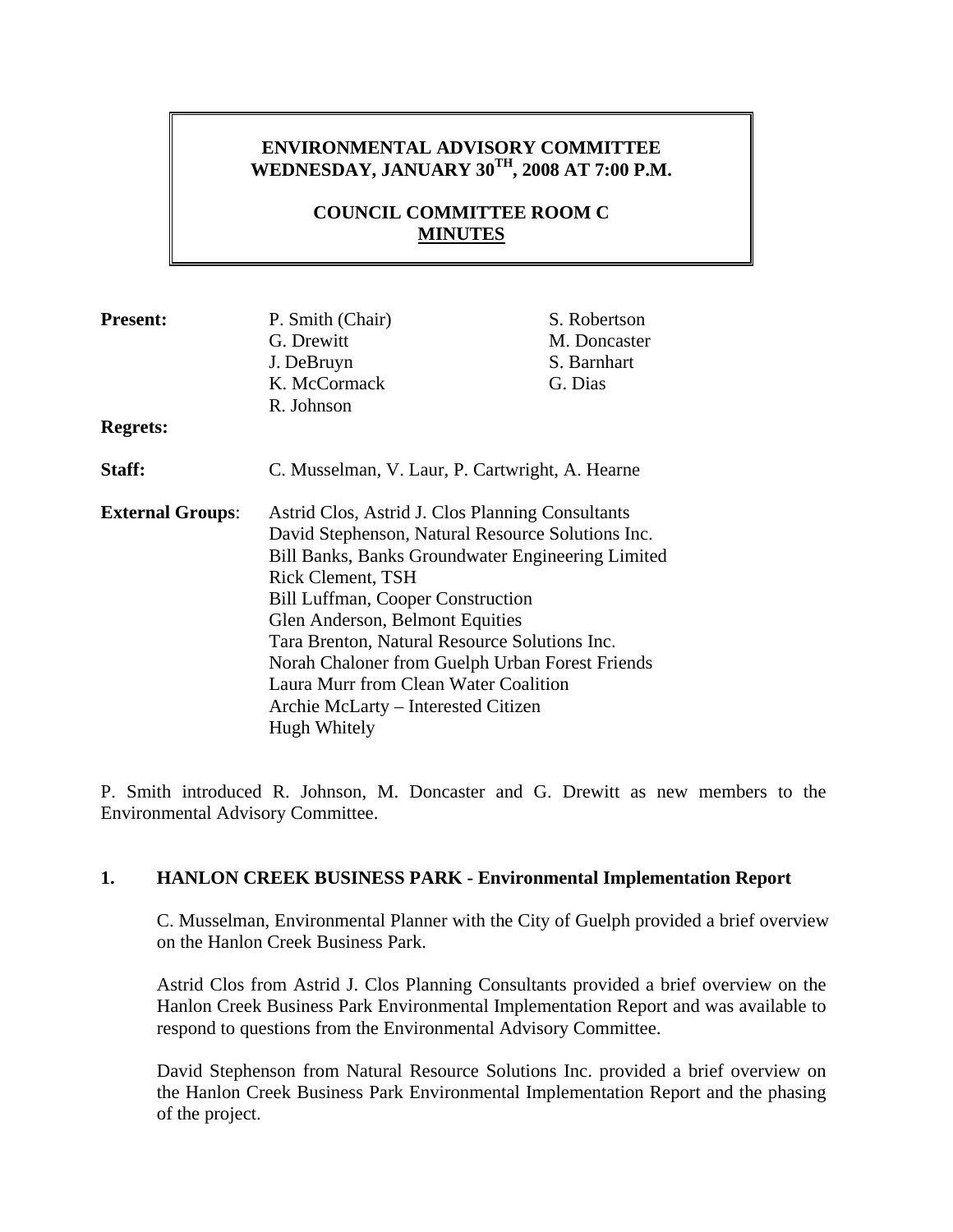General discussion took place and the following questions/concerns were noted:

- P. Smith asked that an outline of what the current technical drawings/proposal for Road A be submitted.
- In Section 4, provide a summary to identify habitats and changes taking place.
- R. Johnson discussed the recommended area of retention for the Heritage Maple Grove and requested that grading in the area be reevaluated to preserve a larger area around the Grove.
- It was noted that in Section 5, the "Species Section of Planting" item will be addressed by a landscape architect at the February 13, 2008 EAC meeting.
- EAC requested that the total area proposed for development and the total area proposed as environmental be illustrated over what is existing (pre and post development illustrated) to determine what the total net gain/loss is.
- J. DeBruyn noted that in Section 7, the upkeep and standards of an Emergency Access Road (specific to Laird Road) needs to be clarified i.e. salt, surfacing etc.
- P. Smith asked that the report identify the number of culverts, size and the extent as to how they will be used as well as the enhancement of terrestrial movement and barriers.
- The updated Stormwater Management Report needs to be incorporated into the EIR and the thermal monitoring study needs included also.
- In Section 8, confirm the trails and footpaths material i.e. woodchips
- In Section 9, additional information is required as to how monitoring results will feed back to management of the site.
- Q. J. DeBruyn asked how long is the wait on Phase 3 before the road will be developed?
- A. P. Cartwright advised approximately 2010-2011 timeframe.
- Q. J. DeBruyn asked what are the legalities of the closing of Laird Road? What is the City considering for future?
- A. City Staff to provide information for the February 13, 2008 EAC meeting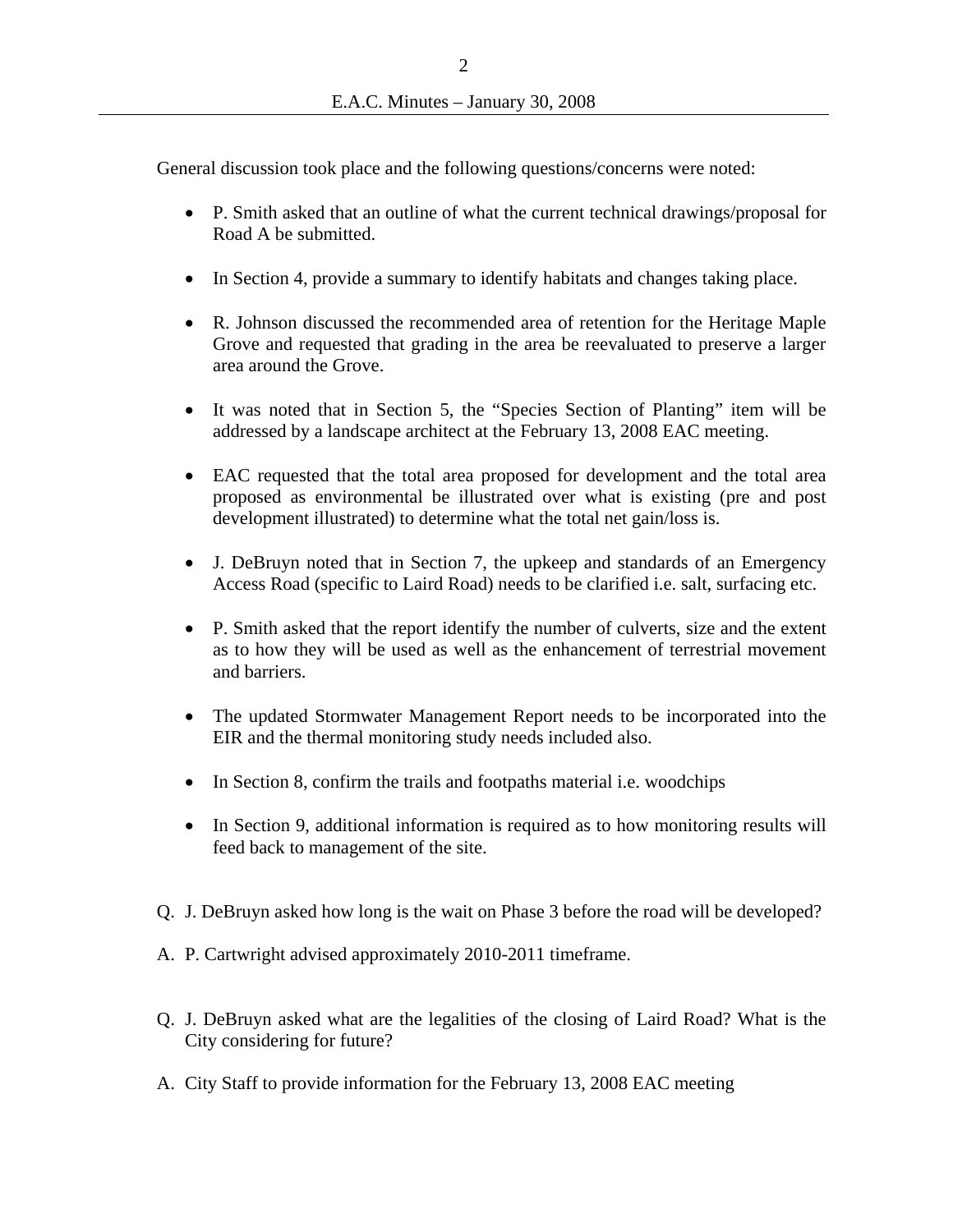### *Delegation:*

Norah Chaloner from Guelph Urban Forest Friends expressed the following concerns:

- A heritage tree assessment needs to be undertaken.
- Retain the 400-500 year old Hop Hornbeam tree in the Heritage Maple Grove along Forestell Road and preserve as many trees as possible in the development, including expanding a heritage maple grove along Forestell Road to save some historic significance.

### *Delegation:*

Laura Murr from the Clean Water Coalition expressed the following concerns:

- Culvert design concerns creek is starting to dry up in summer resulting in fish kills
- Scheduling of removal of trees and locally significant wetland
- Include significant bird species list from GRCA
- Protect street trees when planted
- Use local wetland as seed base for restoration
- Proposed "seed collection" opportunity and implement a transplanting plan

### *Delegation:*

Archie McLarty, a concerned citizen expressed the following concerns:

- Advised that the Brook Trout range has changed
- Questioned whether the waterways will be clean and cold enough to spur the reestablishment of the brook trout
- Wants to receive a copy of the 2007 Storm Water Management Report for review

### *Delegation:*

Hugh Whitely expressed the following concerns:

- Favoured strong ground water monitoring so counter measures can be taken if the water table falls in the business park as a result of development
- Corner of Downey and Laird Road on the North side in the triangle should be revaluated as possible wetlands.
- Look at re-establishing the brook trout
- Thermal reports need to be done to demonstrate that the storm water management configuration would not increase temperatures, if it does, then storm water management configuration or modifications will be required
- J. DeBruyn requested a walk of the site. Carrie will schedule a tour.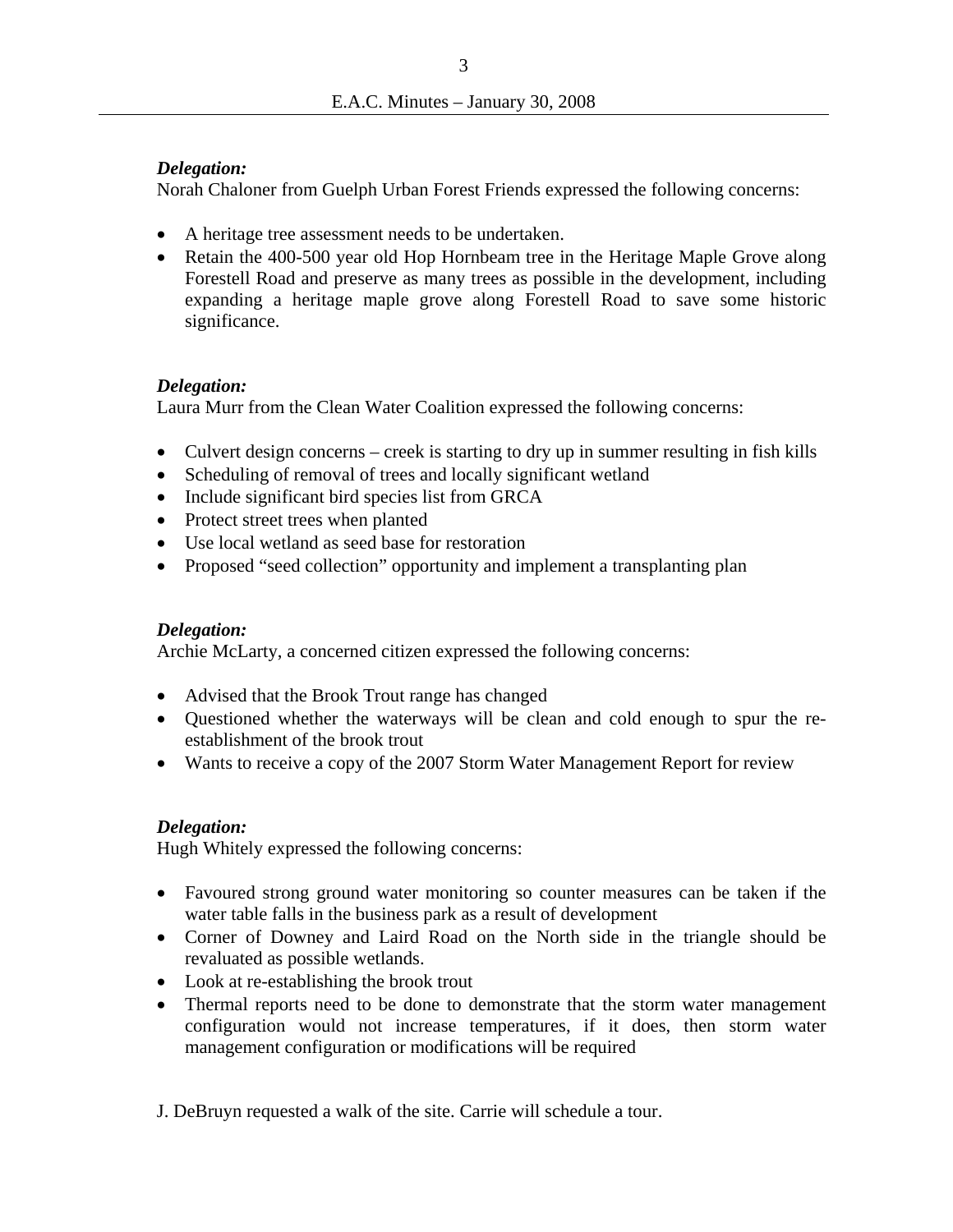# **2. Approval of Minutes from December 12, 2007**

- Deferred to the February 13, 2008 Environmental Advisory Committee meeting.

# **3. Next meeting**

Next meeting will be February 13, 2008.

The meeting was adjourned at 10:35 p.m.

**CHAIRMAN**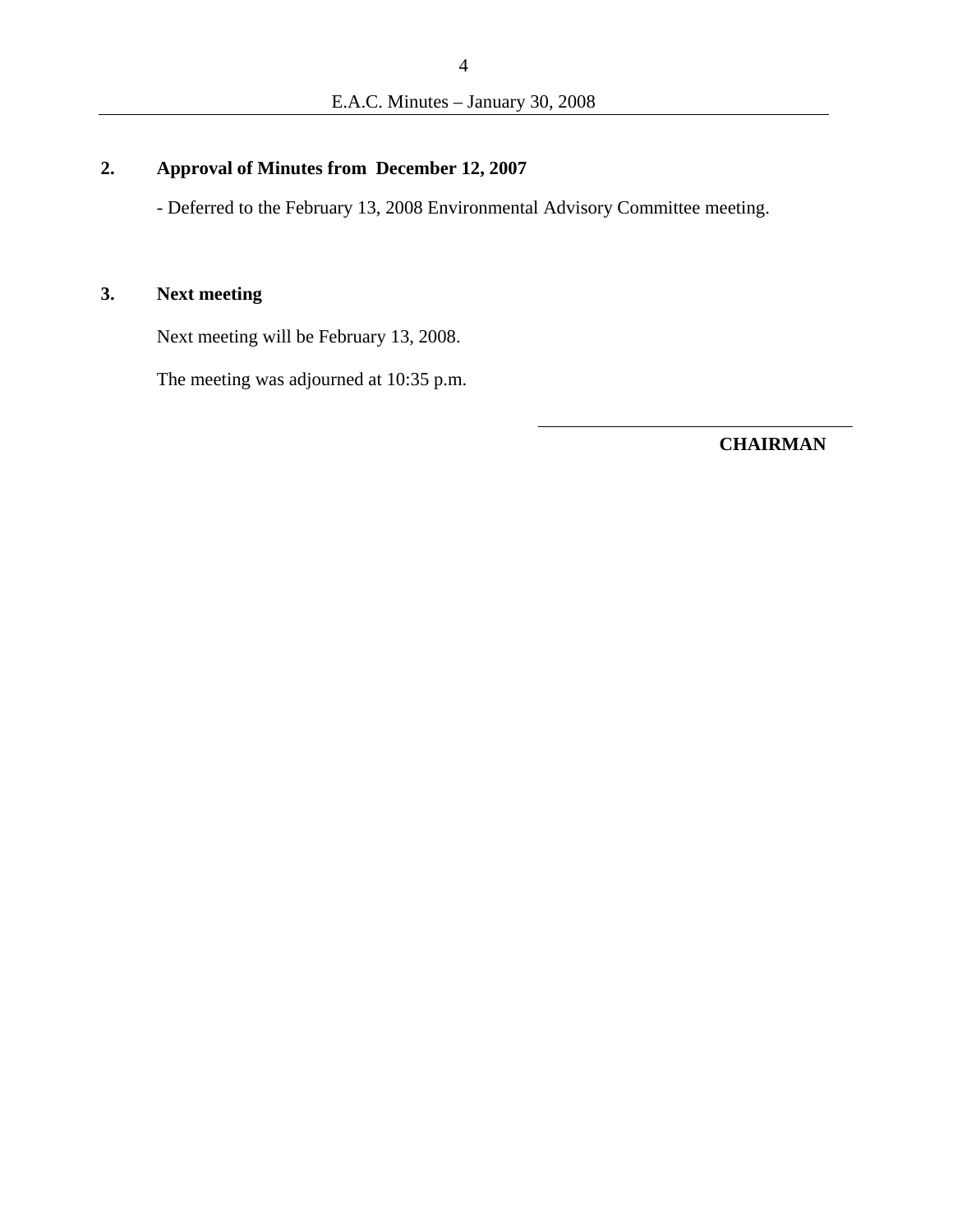**WEDNESDAY FEBURARY 13, 2008 7:00 P.M.** 

# **COUNCIL COMMITTEE ROOM 'C' CITY OF GUELPH - CITY HALL 59 CARDEN STREET**

# **A G E N D A**

- 1) DECLARATIONS OF PECUNIARY INTEREST OR CONFLICT OF INTEREST
- 2) HANLON CREEK BUSINESS PARK PART II **ENVIRONMENTAL IMPLEMENTATION REPORT (EIR)** 
	- FILE NO.: 23T-03501
- 3) DELEGATION(S)
- 4) ADOPTION OF MINUTES:  $\bullet$  JANUARY 30<sup>TH</sup>, 2008
- 5) UPCOMING ITEMS:
	- 1897 GORDON STREET (BIRD PROPERTY) EIS TofR
	- 1820 GORDON STREET (PERGOLA SUBDIVISION) EIR
- 6) OTHER BUSINESS, INFORMATION, AND CORRESPONDENCE
- 7) NEXT MEETING
	- TO BE DETERMINED (DATE REQUIRED THAT DOES NOT CONFLICT WITH MARCH BREAK)
- 8) ADJOURN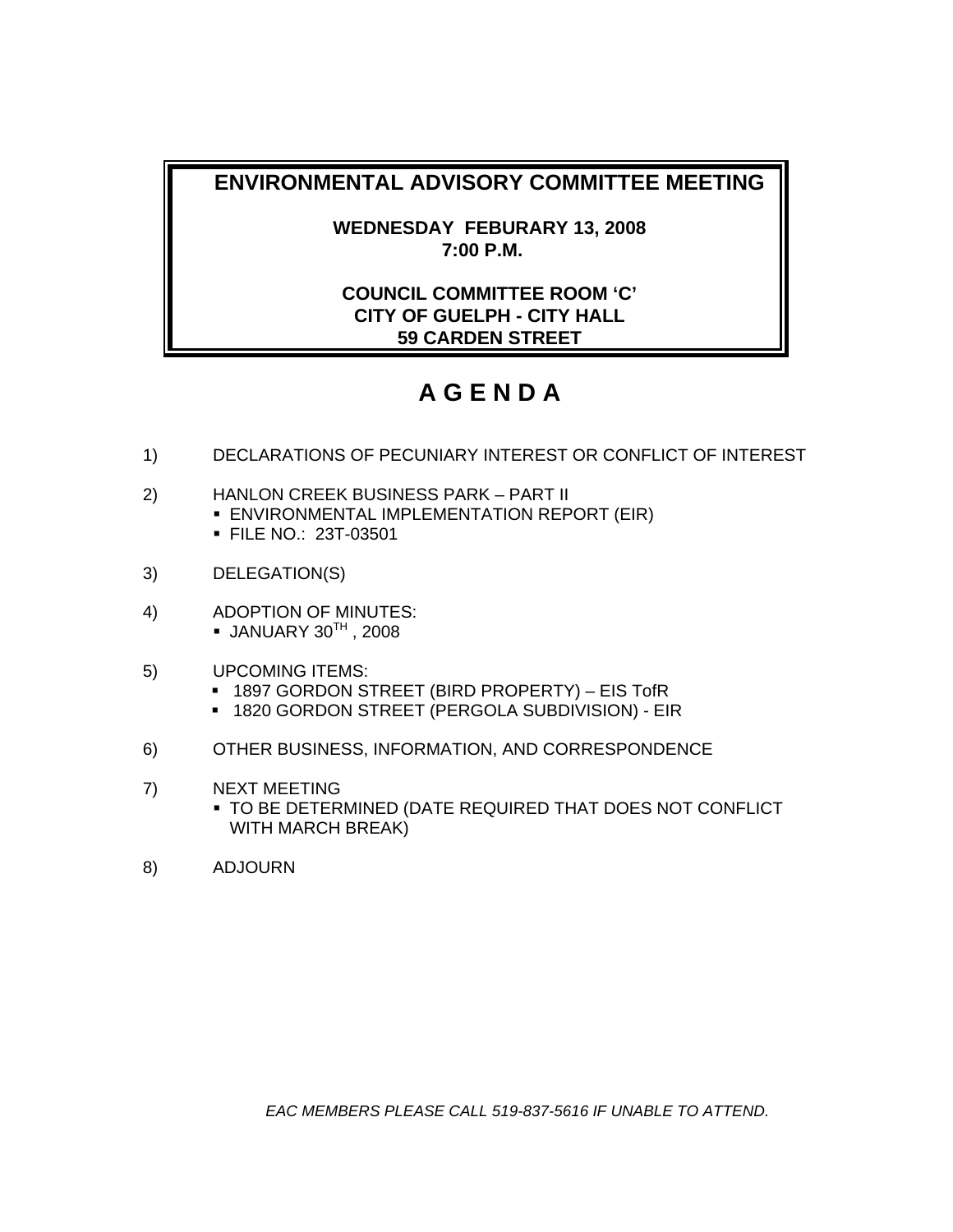# **ENVIRONMENTAL ADVISORY COMMITTEE WEDNESDAY, FEBRUARY 13TH, 2008 AT 7:00 P.M.**

# **COUNCIL COMMITTEE ROOM C MINUTES**

| <b>Present:</b>         | P. Smith (Chair)                                                                                                                                                                                                                                                                        | S. Robertson |
|-------------------------|-----------------------------------------------------------------------------------------------------------------------------------------------------------------------------------------------------------------------------------------------------------------------------------------|--------------|
|                         | G. Drewitt                                                                                                                                                                                                                                                                              | M. Doncaster |
|                         | J. DeBruyn                                                                                                                                                                                                                                                                              | S. Barnhart  |
|                         | K. McCormack                                                                                                                                                                                                                                                                            | G. Dias      |
|                         | R. Johnson                                                                                                                                                                                                                                                                              |              |
| <b>Regrets:</b>         |                                                                                                                                                                                                                                                                                         |              |
| Staff:                  | C. Musselman, V. Laur, P. Cartwright, A. Hearne                                                                                                                                                                                                                                         |              |
| <b>External Groups:</b> | Astrid Clos, Astrid J. Clos Planning Consultants                                                                                                                                                                                                                                        |              |
|                         | David Stephenson, Natural Resource Solutions Inc.                                                                                                                                                                                                                                       |              |
|                         | Bill Banks, Banks Groundwater Engineering Limited<br>Rick Clement, TSH<br>Duncaun McLeod, Earth Tech Engineering<br><b>Bill Luffman, Cooper Construction</b><br>Glen Anderson, Belmont Equities<br>Brett Woodman, Natural Resource Solutions Inc.<br>Paul Husson, Pitura Husson Limited |              |
|                         |                                                                                                                                                                                                                                                                                         |              |
|                         |                                                                                                                                                                                                                                                                                         |              |
|                         |                                                                                                                                                                                                                                                                                         |              |
|                         |                                                                                                                                                                                                                                                                                         |              |
|                         |                                                                                                                                                                                                                                                                                         |              |
|                         |                                                                                                                                                                                                                                                                                         |              |
|                         | Tara Brenton, Natural Resource Solutions Inc.                                                                                                                                                                                                                                           |              |
| Hugh Whiteley           |                                                                                                                                                                                                                                                                                         |              |

### **1. HANLON CREEK BUSINESS PARK - Environmental Implementation Report**

C. Musselman, Environmental Planner with the City of Guelph advised that the consultants would provide a response to the items that were brought up at the January 30<sup>th</sup> Environmental Advisory Committee Meeting.

David Stephenson from Natural Resource Solutions Inc. provided a brief overview on the memo to the Environmental Advisory Committee dated February 12, 2008 Re: Hanlon Creek Business Park - Response to EAC Meeting (January 30, 2008)

General discussion took place and the following items were noted:

- The consultants noted that the culvert will be 1.8m high, 3.6m wide
- Explain how the existing monitoring wells and piezometers will be retained once the property is graded?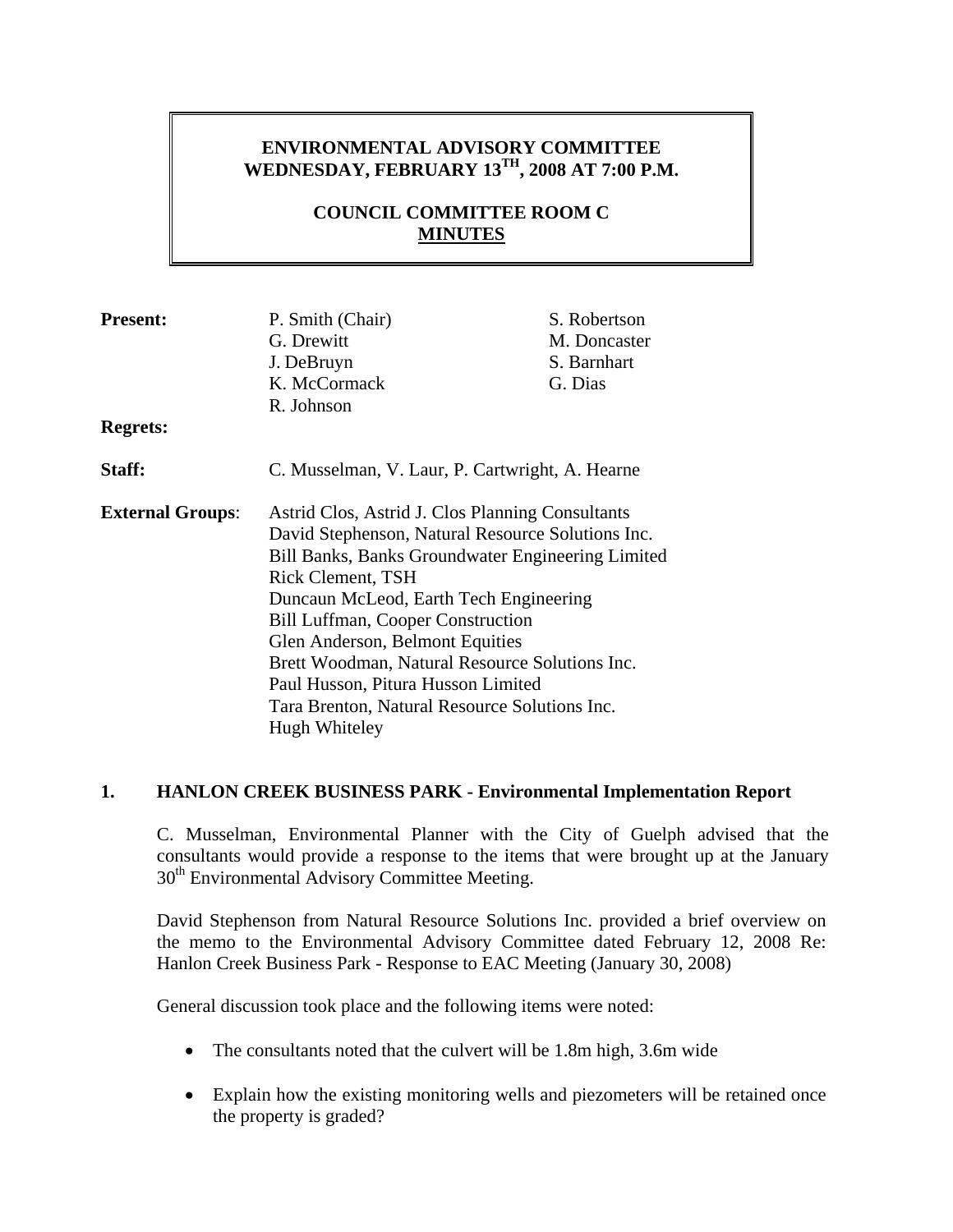- Include water balance and recharge target narrative in the EIR. Explain how the targets will be implemented through the OMB conditions and the site plan process.
- The area and location of the Heritage Maple Grove as recommended by Kershner needs to be confirmed and illustrated in comparison to the area and location of the Heritage Maple Grove recommended by Natural Resource Solutions Inc.
- Carrie Musselman to provide comments from the City Engineer regarding the specifications of the gated barrier that will be situated at the end of each cul-desac blocking road access on Laird and investigate road surfacing options available for Laird road when it is closed.
- Provide the Thermal Modeling Report and Stormwater Management Report as a component of the Environmental Implementation Report to the Environmental Advisory Committee for review.
- Provide a design, description and plantings of the proposed conveyance swales.
- Describe how the proposed enhancement plantings in the buffers and swales are consistent with the Hanlon Creek Watershed Study.
- Include hydrogeological recommendations in the monitoring and mitigation chart in the memo.
- Send the TSH Servicing Report (November 2004), recharge/lot level infiltration targets to S. Robertson for review.
- Are there vernal pools within the area of the Heritage Maple Grove to be retained
- Environmental Advisory Committee members to send any additional questions to Carrie Musselman who will forward to the consultant, to be answered at a future meeting.
- It was noted that there are various City Staff and agencies that need to sign off on the EIR in addition to the Environmental Advisory Committee.

### *Delegation:*

Hugh Whitely expressed the following concerns:

- Handed out a sheet listing OMB conditions and noted that the EIR was the means to address the OMB conditions.
- Fish habitat rehabilitation should be added to the EIR
- Water balance issues inconsistencies among sites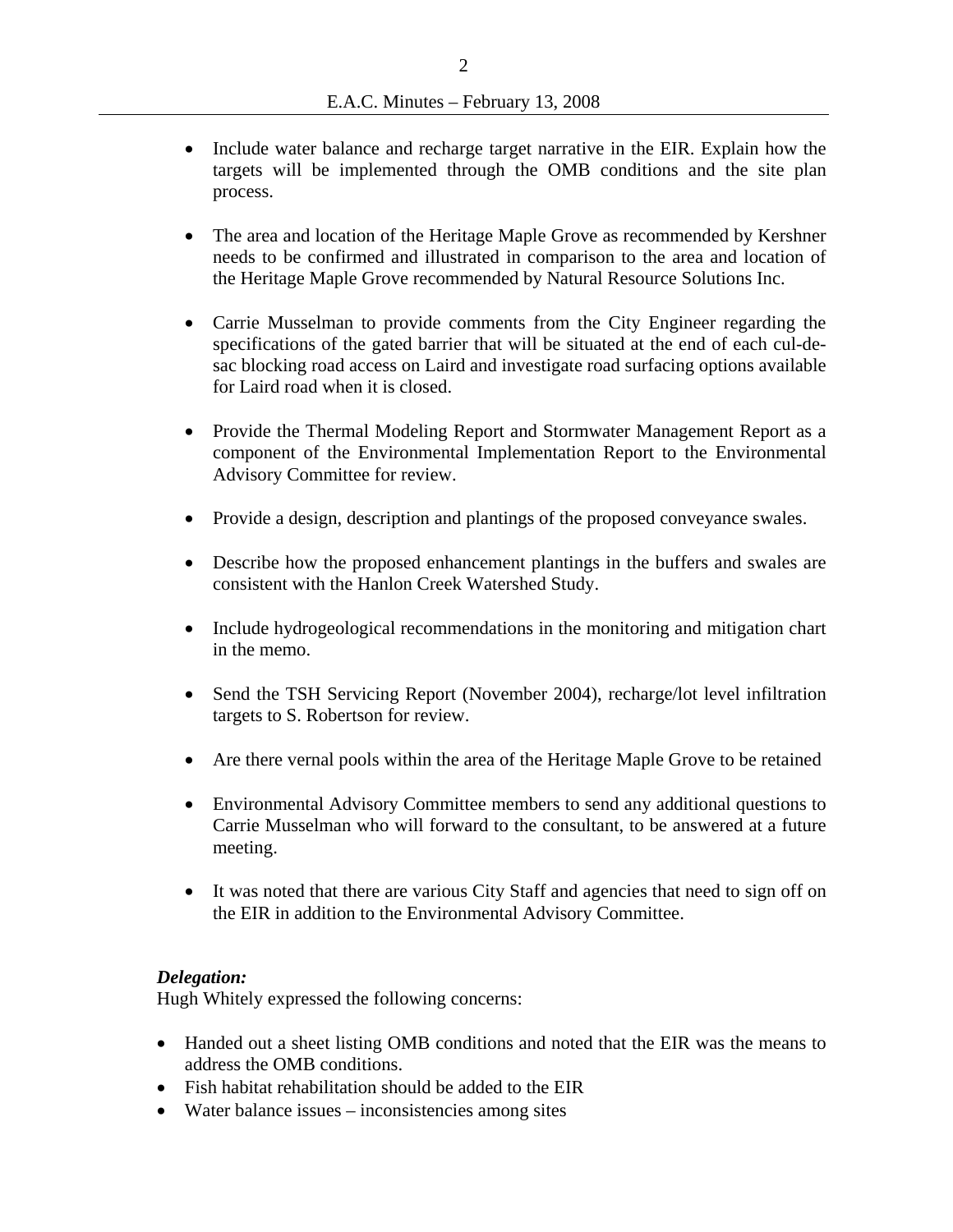• Thermal monitoring – concerned as to what process has been made for baseline monitoring in regards to stream temperatures and stream flow.

### **2. Approval of Minutes from December 12, 2007**

- Deferred to the March 19, 2008 Environmental Advisory Committee meeting.

## **Approval of Minutes from January 30, 2007**

Moved by J. DeBruyn and seconded by K. McCormack

"To accept the minutes as printed."

# **3. Next meeting**

Next meeting will be March 19, 2008.

The meeting was adjourned at 10:50 p.m.

**CHAIRMAN**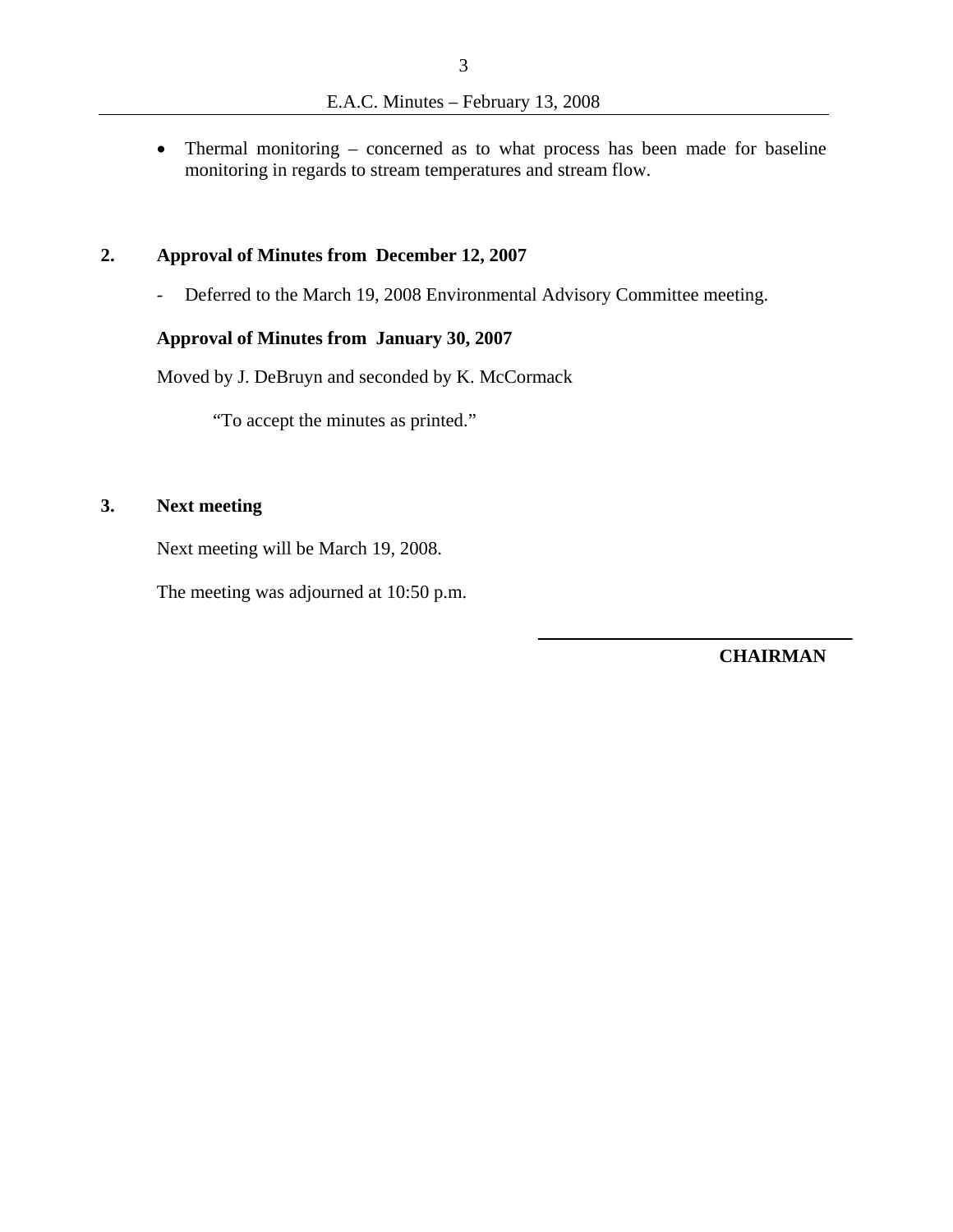**WEDNESDAY MARCH 19, 2008 7:00 P.M.** 

**COUNCIL COMMITTEE ROOM 'C' CITY OF GUELPH - CITY HALL 59 CARDEN STREET** 

# **A G E N D A**

- 1) DECLARATIONS OF PECUNIARY INTEREST OR CONFLICT OF INTEREST
- 2) DELEGATION(S)
- 3) PERGOLA SUBDIVISION (1820 GORDON ST)
	- **ENVIRONMENTAL IMPLEMENTATION REPORT**
	- FILE NO.: 23T-03507 / ZC9912 / ZC0702
- 4) DELEGATION(S)
- 5) ADOPTION OF MINUTES:  $\blacksquare$  FEBURARY13<sup>TH</sup>, 2007
	- $\bullet$  DECEMBER 12<sup>TH</sup>, 2007
- 6) UPCOMING ITEMS: 35 AND 40 SILVERCREEK PARKWAY SOUTH (LAFARGE LANDS) - EIS
- 7) OTHER BUSINESS, INFORMATION, AND CORRESPONDENCE:
- 8) NEXT MEETING  $\bullet$  APRIL  $9^{TH}$ , 2008
- 9) ADJOURN

 $\blacksquare$ 

*EAC MEMBERS PLEASE CALL 519-837-5616 IF UNABLE TO ATTEND*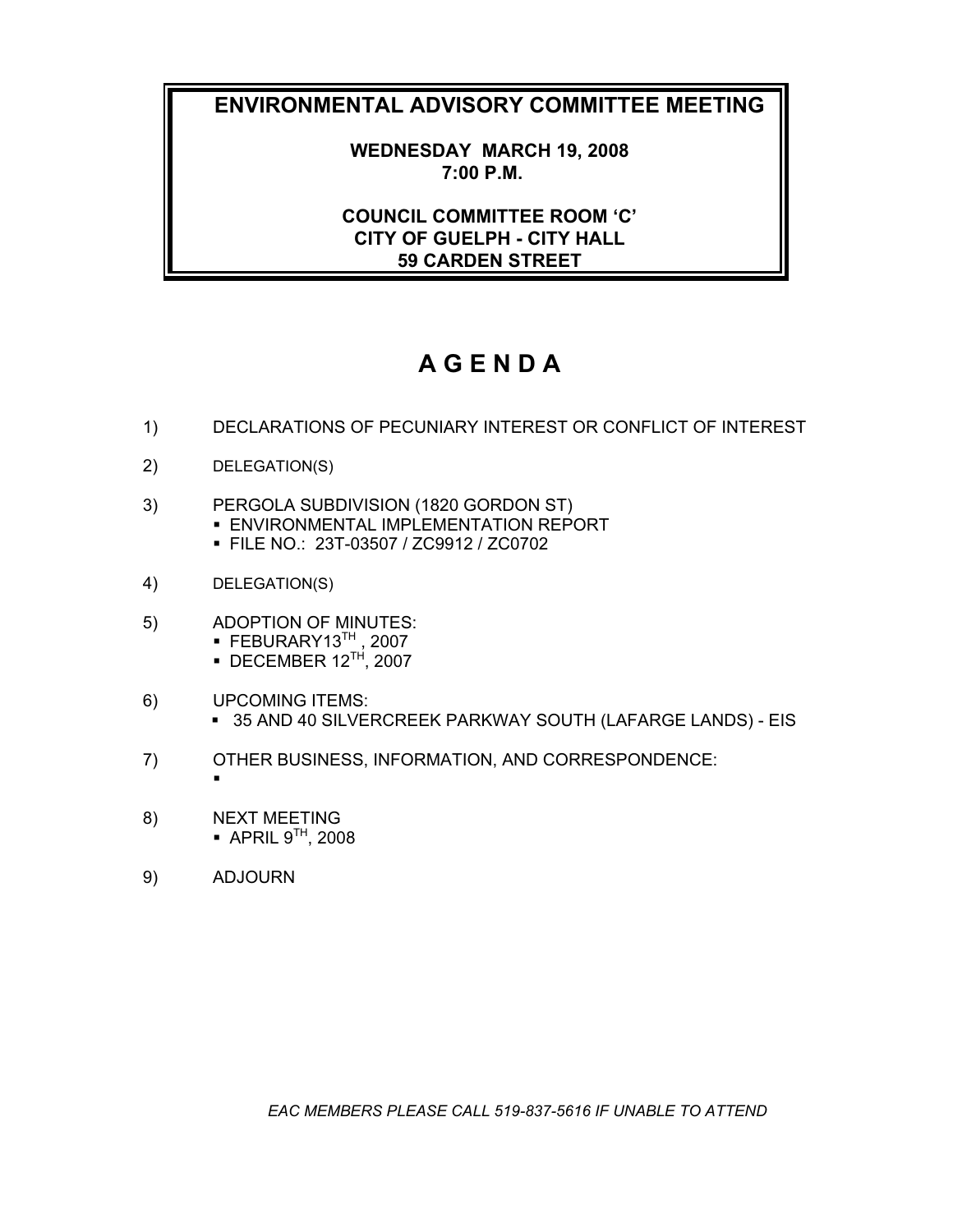# **ENVIRONMENTAL ADVISORY COMMITTEE WEDNESDAY, MARCH 19TH, 2007 AT 7:00 P.M.**

# **COUNCIL COMMITTEE ROOM C MINUTES**

| <b>Present:</b>         | P. Smith (Chair)<br>J. DeBruyn<br>S. Barnhart<br>M. Doncaster                                                                                                                                               | K. McCormack<br>G. Drewitt<br>R. Johnson |
|-------------------------|-------------------------------------------------------------------------------------------------------------------------------------------------------------------------------------------------------------|------------------------------------------|
| <b>Regrets:</b>         | G. Dias, S. Robertson                                                                                                                                                                                       |                                          |
| Staff:                  | C. Musselman, V. Laur,                                                                                                                                                                                      |                                          |
| <b>External Groups:</b> | Nancy Shoemaker from Black, Shoemaker, Robinson and Donaldson<br>Janet Sperling from Stantec Consulting Ltd.<br>John Perks from PEIL<br>Nicole Kopysh from Stantec Consulting Ltd.<br>Andy Kroess from PEIL |                                          |

### **1. Pergola Subdivision (1820 Gordon St) - Environmental Implementation Report**

C. Musselman, Environmental Planner with the City of Guelph provided a brief overview on the Pergola Subdivision (1820 Gordon St) - Environmental Implementation Report.

Nancy Shoemaker from Black, Shoemaker, Robinson and Donaldson was available to respond to questions from the Environmental Advisory Committee.

General discussion took place and the following items/concerns were noted:

- The consultant advised that the addition of vegetation replanting within 30 days would not be required as monitoring will occur more frequently; therefore, the reference to vegetation replanting from Section 6.2.1 will be removed.
- Move larger stock landscaping above 338masl around the Stormwater Management facility so that they are out of flooding.
- Pg 1.8 … 'the EIS also recommended that that a plan to monitor the limits of development be developed in the EIR'. Phase II EIR will address environmental monitoring of public vs. private lands.
- Details for wildlife crossing signage and pavement markings are to be provided.
- Stormwater management facility design has changed to show an outflow from the Stormwater management facility and roof infiltration with an oil/grit separator.
- EAC recommended that the City have monitoring of the oil/grit separator included within the EIR and within the Site Plan Control Agreement.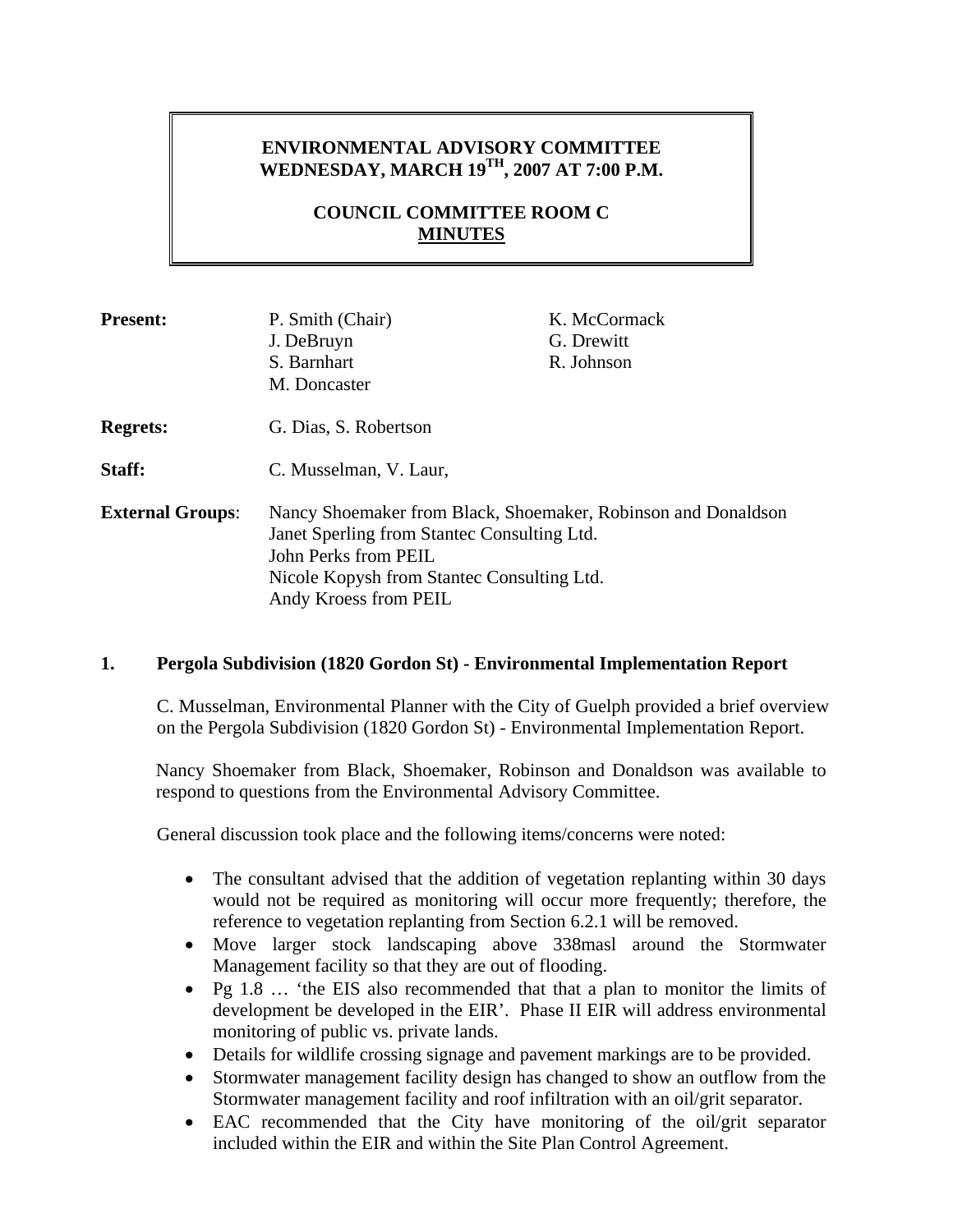- Pg 5.4 Section 5.3.2 … remove 'existing groundcover vegetation and regenerating woody species will be retained where possible to ensure soil stability and maintain the surface flow filtering function.'
- Amend landscaping plans to provide deterrents to ad-hoc trails through the Stormwater management facility.
- It should be noted that all landscape materials are local genetic sources
- The culvert placement for wildlife movement be confirmed on either this property or the adjacent property
- Staff look into what is included in the site plan control agreement conditions related to oil/grit separators
- Staff look into the possibility of adapting the City of Toronto best management practices for landscaping/planting in natural areas
- Staff look into a policy to provide additional topsoil and reduced subsoil compaction in natural area

Moved by J. DeBruyn and seconded by S. Barnhart

"THAT the Environmental Advisory Committee supports the Environmental Implementation Report prepared by Stantec Consulting Ltd. for First Capital Holding Trust Property Phase 1 formerly Pergola Drive-In at 1820 Gordon Street (23T03507/ZC9912/ZC0702) subject to the following:

- The Environmental Implementation Report is amended to address all staff comments.
- That monitoring reports on storm ceptor from commercial site be required in site plan agreement.
- The culvert placement for wildlife movement be confirmed on either this property or the adjacent property.
- Locally source native species be strongly encouraged for plantings."

**Motion Carried -Unanimous-**

### **2. Approval of Minutes from February 13, 2008**

Moved by K. McCormack and seconded by J. DeBruyn –

"To accept the minutes with the following amendments:

- In item #1, first bullet point change the word culver to culvert
- In item  $#1$ , second bullet point, correct the spelling of piezometres to piezometers."

**Motion Carried -Unanimous-**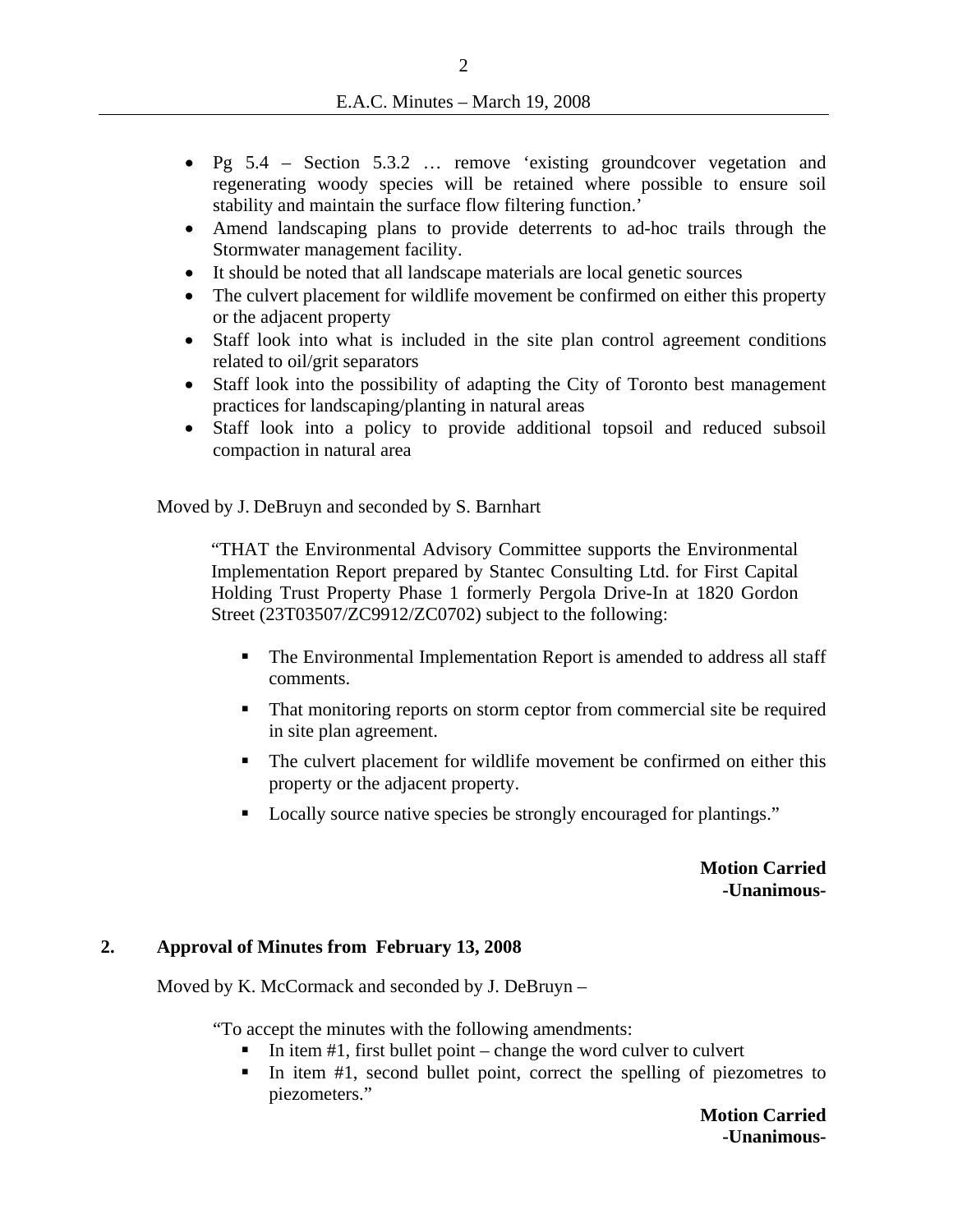# **Approval of Minutes from December 12, 2007**

Deferred to next meeting

# **3. Next meeting**

Next meeting will be April 09, 2008.

The meeting was adjourned at 9:07 p.m.

**CHAIRMAN**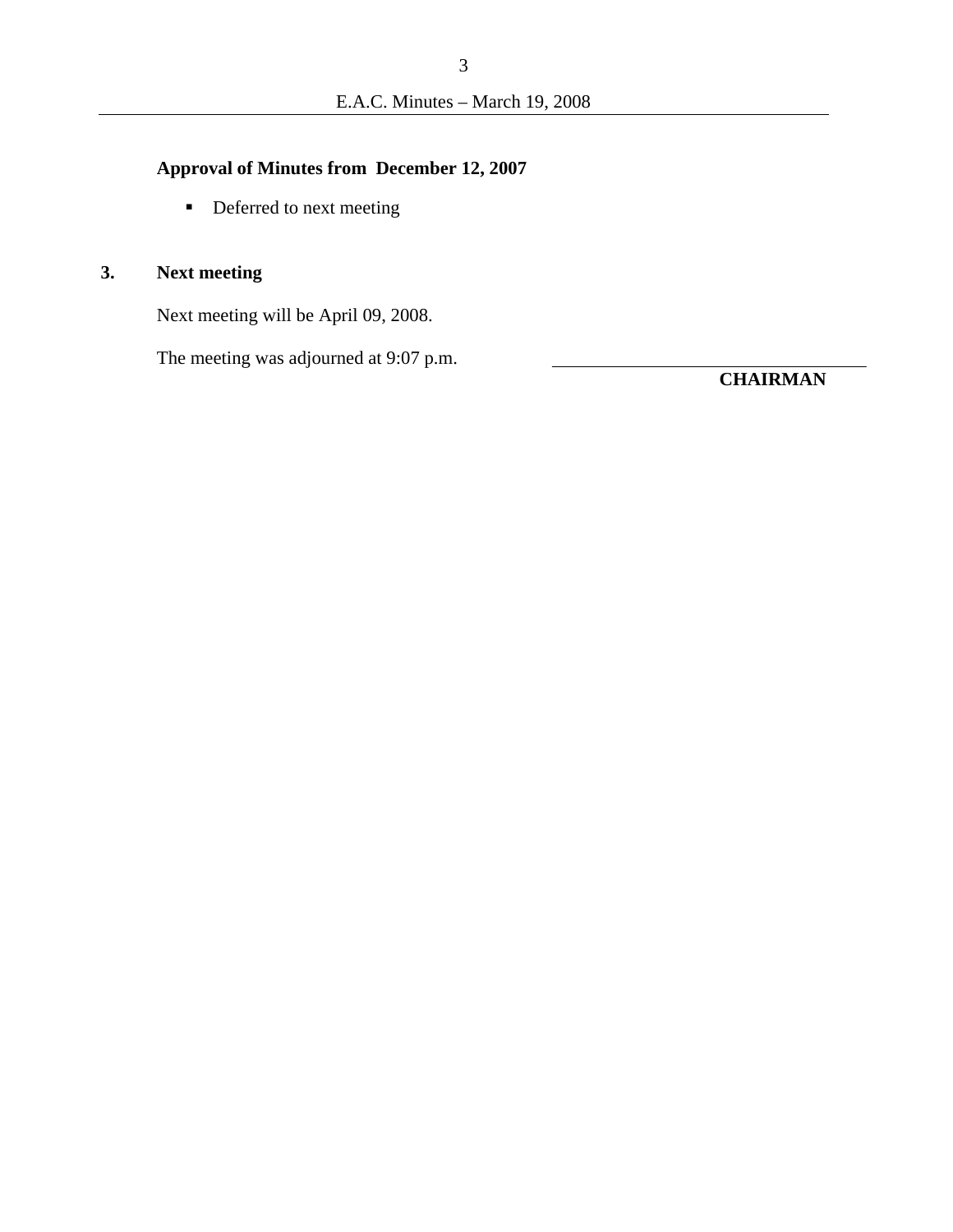**WEDNESDAY APRIL 9, 2008 7:00 P.M.** 

**COUNCIL COMMITTEE ROOM 'C' CITY OF GUELPH - CITY HALL 59 CARDEN STREET** 

# **A G E N D A**

- 1) DECLARATIONS OF PECUNIARY INTEREST OR CONFLICT OF INTEREST
- 2) 35 AND 40 SILVERCREEK PARKWAY SOUTH (LAFARGE LANDS) **ENVIRONMENTAL IMPACT STUDY** 
	- FILE NO.: OP0506 / ZC0516
- 3) DELEGATION(S)
- 4) ADOPTION OF MINUTES:
	- MARCH 19, 2008
	- DECEMBER 12, 2007
- 5) CORRESPONDENCE & INFORAMTION
	- **CITY OF GUELPH WATER DISTRIBUTION/STORAGE AND WASTEWATER** CONVEYANCE CLASS EA NOTICE OF PUBLIC INFORMATION CENTRE #2.
	- **NOTICE OF COMMUNITY DEVELOPMENT AND ENVIRONMENTAL** SERVICES COMMITTEE MEETING TO CONSIDER THE 2008 DEVELOPMENT PRIORITIES PLAN (DPP) THRUSDAY APRIL 10, 2007
- 6) OTHER BUSINESS
	- ۰
- 7) NEXT MEETING MAY 14, 2008
- 8) ADJOURN

*EAC MEMBERS PLEASE CALL 519-837-5616 IF UNABLE TO ATTEND*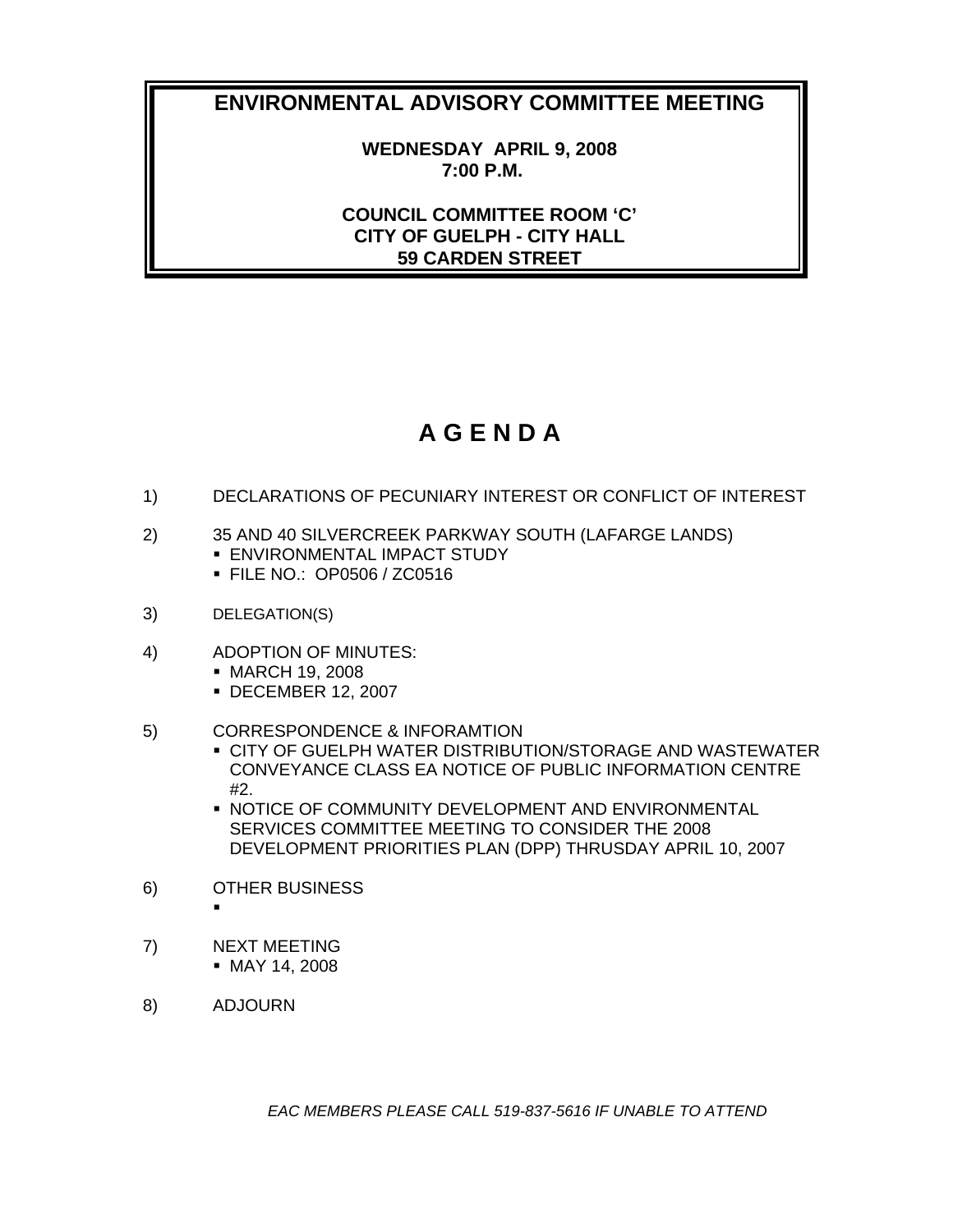#### ENVIRONMENTAL ADVISORY COMMITTEE WEDNESDAY, APRIL 09<sup>TH</sup>, 2008 AT 7:00 P.M.

**COUNCIL COMMITTEE ROOM C MINUTES** 

Present:

P. Smith (Chair) J. DeBruyn S. Barnhart M. Doncaster G. Dias

K. McCormack G. Drewitt R. Johnson S. Robertson

#### Regrets:

Staff:

C. Musselman, V. Laur, Katie Nasswetter

**External Groups:** Nancy Shoemaker, Black, Shoemaker, Robinson and Donaldson Owen Scott, the Landplan Collaborative Ltd. **Rick Clement, TSH** Sarah Mengay, North-South Environmental Inc.

 $\mathbf{1}$ . 35 and 40 Silvercreek Parkway South (LaFarge Lands) - Environmental Impact Study - File No.: OP0506/ZC0516

C. Musselman, Environmental Planner with the City of Guelph introduced 35 and 40 Silvercreek Parkway South (LaFarge Lands) - Environmental Impact Study.

Nancy Shoemaker from Black, Shoemaker, Robinson and Donaldson was available to respond to questions from the Environmental Advisory Committee.

Sarah Mengay from North-South Environmental Inc. prepared a map and response to comments within the EAC Report dated April 9<sup>th</sup>, 2008. She also provided a brief discussion of each item for the benefit of EAC members.

General discussion took place and the following items/concerns were noted:

- The setbacks (hazard line, top of bank, stable top of bank, and fisheries)  $\bullet$ illustrated in the map provided by North-South Environmental are unclear. GRCA should advise on proper setbacks and mapping should be revised to clearly depict the setbacks.
- Treatment of lands east of the creek and lack of soil and/or soil quality how is the east portion of the site being treated?
- Status of Gaura plant species on site.
- Status of wildlife/bird species on site.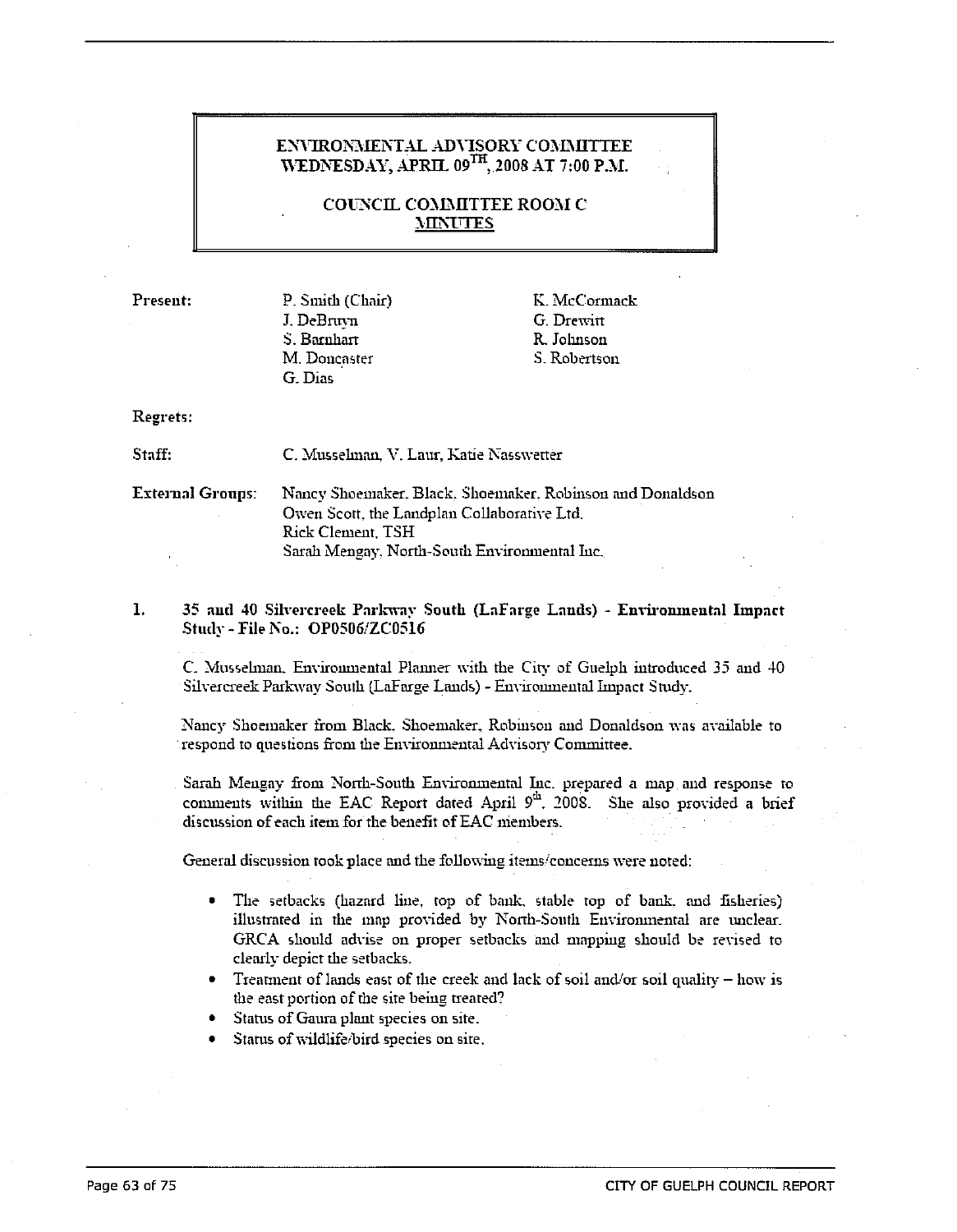- $\bullet$  . Status of the lands east of the creek as parkland.
- The location and design of the stormwater management facility (to scale) in proximity to the creek and propose buffers needs to be illustrated.
- · The City and/or GRCA need to provide comments on the Stormwater Management system proposed. If the Stormwater pond proposed on the east side of the creek changes then the land available for compensation changes.
- Can the Stomwater pond on the east side of the creek be planted as it will only have water for short periods of time each year?

#### Moved by S. Barnhart and seconded by J. DeBruyn

"That the Environmental Advisory Committee defers making a recommendation on the Environmental Impact Study prepared by North-South Environmental Inc. October 2005, addendum May 2006 and addendum II November 2007 for 35-40 Silvercreek Parkway South (Lafarge Lands) (OP0506/ZC0516) subject to further consideration of the following items:

- $\blacksquare$ The proposed reduced setback from the west side of Howitt Creek clarification is needed on GRCA's position and rationale for the proposed reduced setback
- The role and adequacy of the proposed habitat restoration on the east side of Hewitt Creek as compensation for loss of habitat on the west side
- Review of stormwater management plans by EAC and receipt of GRCA's and the City's comments on the stormwater management plan."

#### **Motion Carried** -Unanimous-

C. Musselman will email EAC members the web link to the stormwater management reports for review.

 $2.$ Approval of Minutes from March 19, 2008

Moved by M. Doncaster and seconded by K. McCormack -

"To accept the minutes as printed."

**Motion Carried** -Unauimous-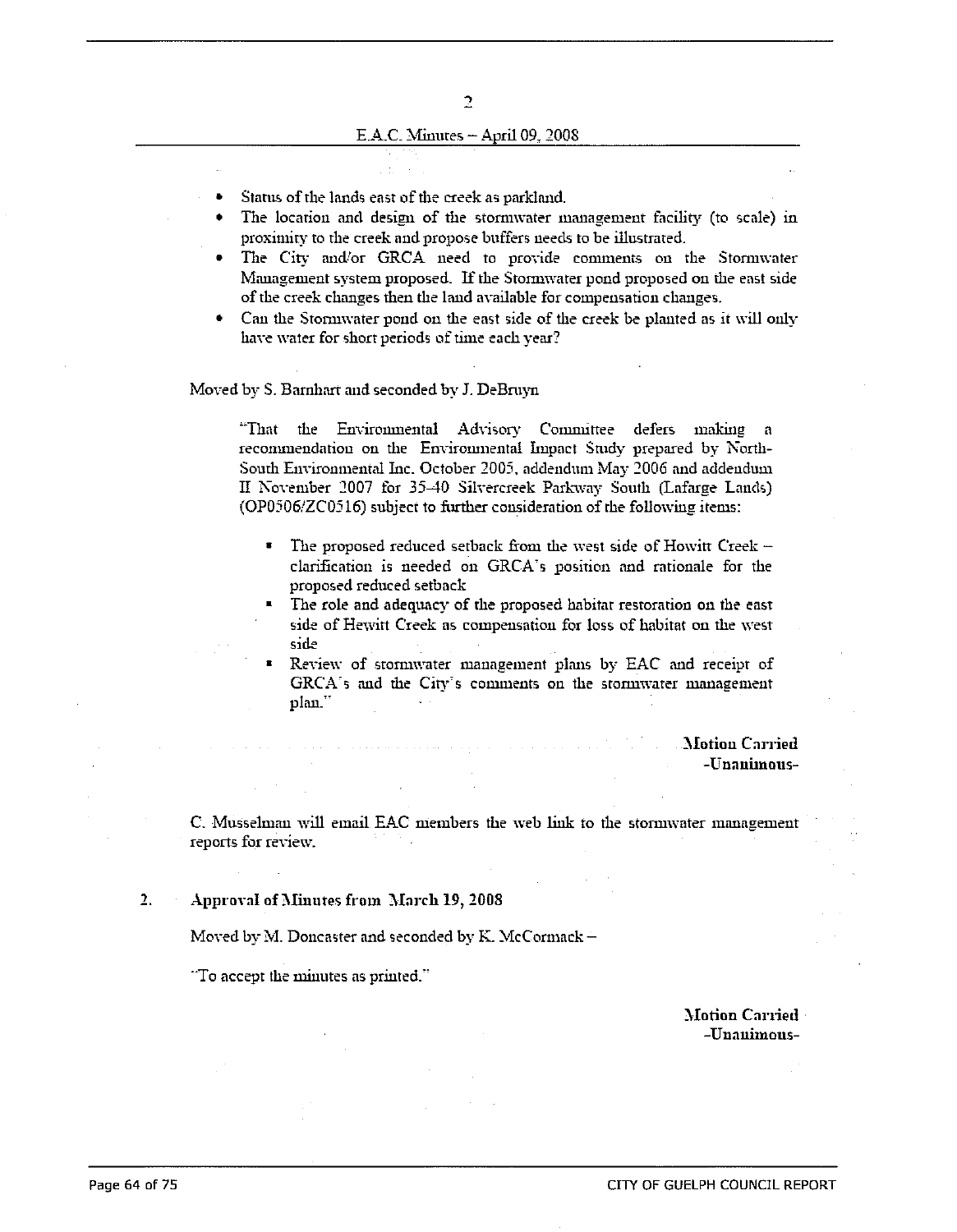**WEDNESDAY MAY 14, 2008 7:00 P.M.** 

**COUNCIL COMMITTEE ROOM 'C' CITY OF GUELPH - CITY HALL 59 CARDEN STREET** 

# **A G E N D A**

- 1) DECLARATIONS OF PECUNIARY INTEREST OR CONFLICT OF INTEREST
- 2) 1897 GORDON STREET (BIRD PROPERTY)
	- TERMS OF REFERENCE FOR AN ENVIRONMENTAL IMPACT STUDY **FILE NO.: ZC0306**
- 3) DELEGATION(S)
- 4) ADOPTION OF MINUTES: APRIL 9, 2008
- 5) CORRESPONDENCE & INFORMATION
- 6)
- 7) OTHER BUSINESS

 $\blacksquare$ 

 $\blacksquare$ 

- 8) NEXT MEETING JUNE 11, 2008
- 9) ADJOURN

*EAC MEMBERS PLEASE CALL 519-837-5616 IF UNABLE TO ATTEND*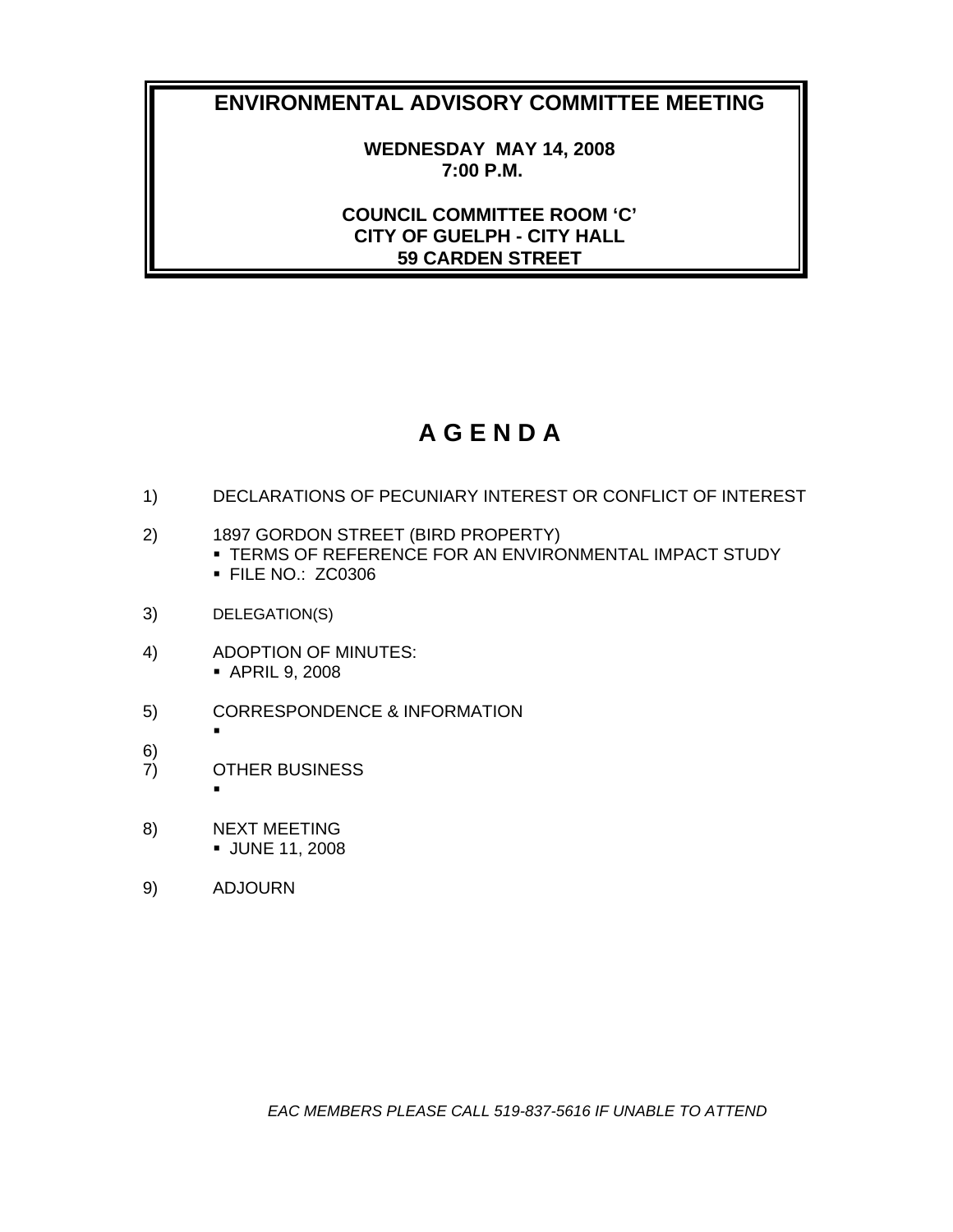# **ENVIRONMENTAL ADVISORY COMMITTEE WEDNESDAY, MAY 14TH, 2008 AT 7:00 P.M.**

# **COUNCIL COMMITTEE ROOM C MINUTES**

| <b>Present:</b>         | P. Smith (Chair)                                 | K. McCormack |  |
|-------------------------|--------------------------------------------------|--------------|--|
|                         | G. Dias                                          | G. Drewitt   |  |
|                         | S. Barnhart                                      | R. Johnson   |  |
|                         | M. Doncaster                                     |              |  |
| <b>Regrets:</b>         | S. Robertson, J. DeBruyn                         |              |  |
| <b>Staff:</b>           | C. Musselman, V. Laur,                           |              |  |
| <b>External Groups:</b> | Astrid Clos, Astrid J. Clos Planning Consultants |              |  |
|                         | Matthew Krizsan, Thomasfield Homes               |              |  |
|                         | Tom Krizsan, Thomasfield Homes                   |              |  |
|                         | Steven Aboud, Aboud & Associates Inc.            |              |  |
|                         | Brian Miller, Aboud & Associates Inc.            |              |  |
|                         | Angela Kroetsch, Gamsby and Mannerow Limited     |              |  |

# **1. 1897 Gordon Street (Bird Property) -Terms of Reference for an Environmental Impact Study - File No.: ZC0306**

C. Musselman, Environmental Planner with the City of Guelph introduced 1897 Gordon Street (Bird Property) -Terms of Reference for an Environmental Impact Study.

Astrid Clos, from Astrid J. Clos Planning Consultants provided a brief overview and was available to respond to questions from the Environmental Advisory Committee.

Steven Aboud, from Aboud & Associates Inc. characterized the trees on site noting the following:

- comprised of 30-50 Scotch Pine
- $\blacksquare$  there is Manitoba maple and some exotic trees
- typical mixed native/exotic trees on site
- hedgerows of Elms and Ash are on the property
- $\blacksquare$  the quality of the trees is low
- **there are Willows, Dogwood and wetland plants on site**
- **PERICIPED** preservation of trees is limited
- no amphibians were noted on site in April when it was monitored future visits may turn up other species.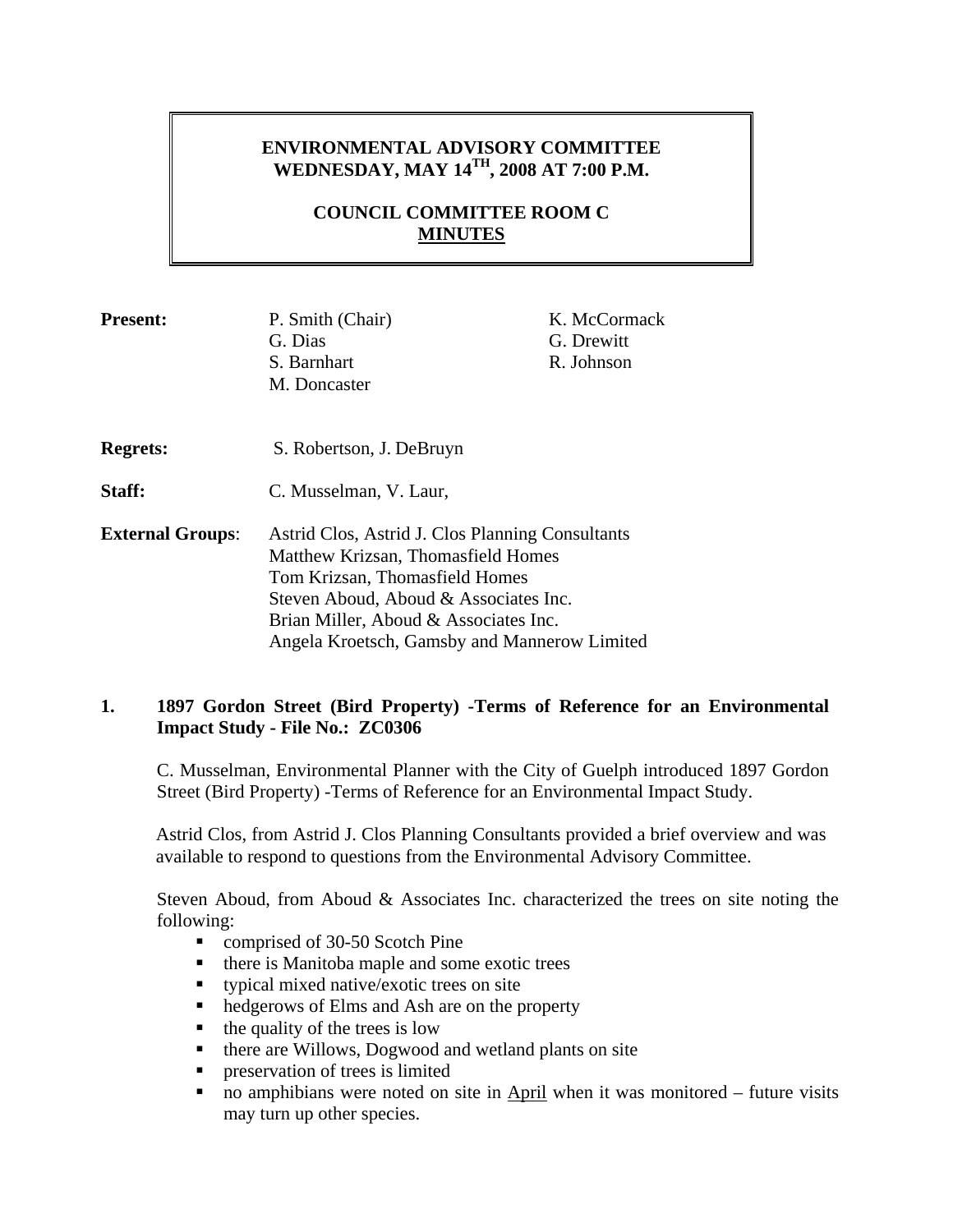General discussion took place and the following items/concerns were noted:

- Under the Table of Contents make note of the physical features cover where natural features are (PSW's etc.) and how it fits in the context of the immediate area.
- Hydrogeological work proximity to the natural heritage features to the south can it function as a complex?

Moved by K. McCormack and seconded by S. Barnhart

"Staff recommend that the Environmental Advisory Committee support the Terms of Reference prepared by Aboud & Associates Inc. for 1897 Gordon Street –Bird Property (ZC0306) with the following:

- A hydrogeologic component is provided that includes predevelopment and various post-development calculations for all sitelevel impacts (surface drainage/water balance/SWM facility/groundwater impacts).
- Invasive species are identified as well as recommendations for removal and/or monitoring is provided.
- The Environmental Impact Study should discuss topographic features in 3.1."

**Motion Carried -Unanimous-**

### **2. Approval of Minutes from April 09, 2008**

Moved by S. Barnhart and seconded by M. Doncaster –

"To accept the minutes as printed."

**Motion Carried -Unanimous-**

#### **3. Correspondence and Information**

Staff circulated the following information:

- Dallan Lands Environmental Impact Study Package
- Watson Creek Subdivision Phase III Environmental Implementation Report Package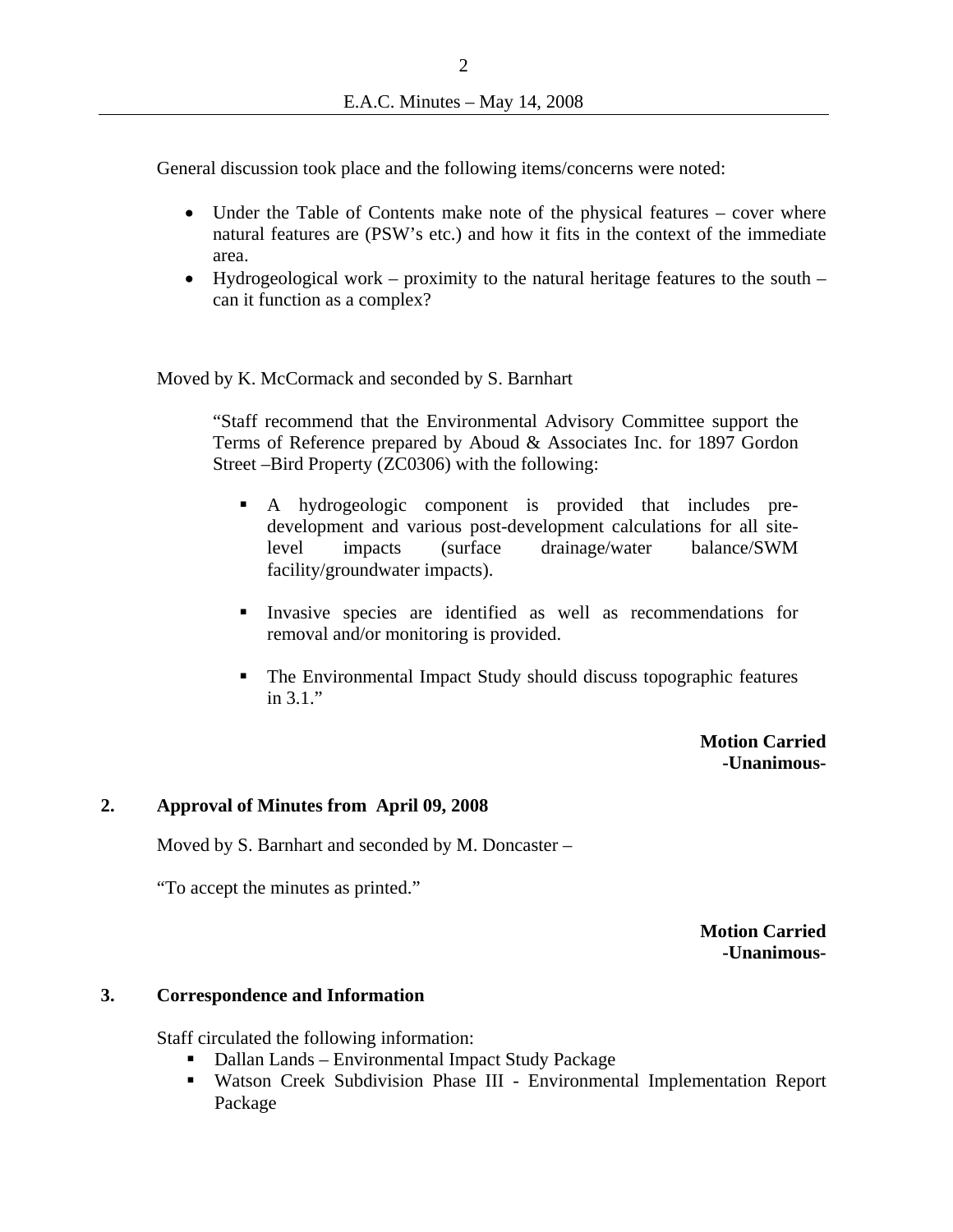### **4. Other Business**

- EAC discussed the possibility of inviting guest speakers such as GRCA, MNR or City Staff to speak to EAC.
- **Recommendation** from EAC that the City formalize their tree planning requirements/details.
- Staff to continue to forward any Class Environmental Assessment projects that are occurring within the City to EAC.

# **5. Next meeting**

Next meeting will be June 11, 2008.

The meeting was adjourned at 8:35 p.m.

**CHAIRMAN**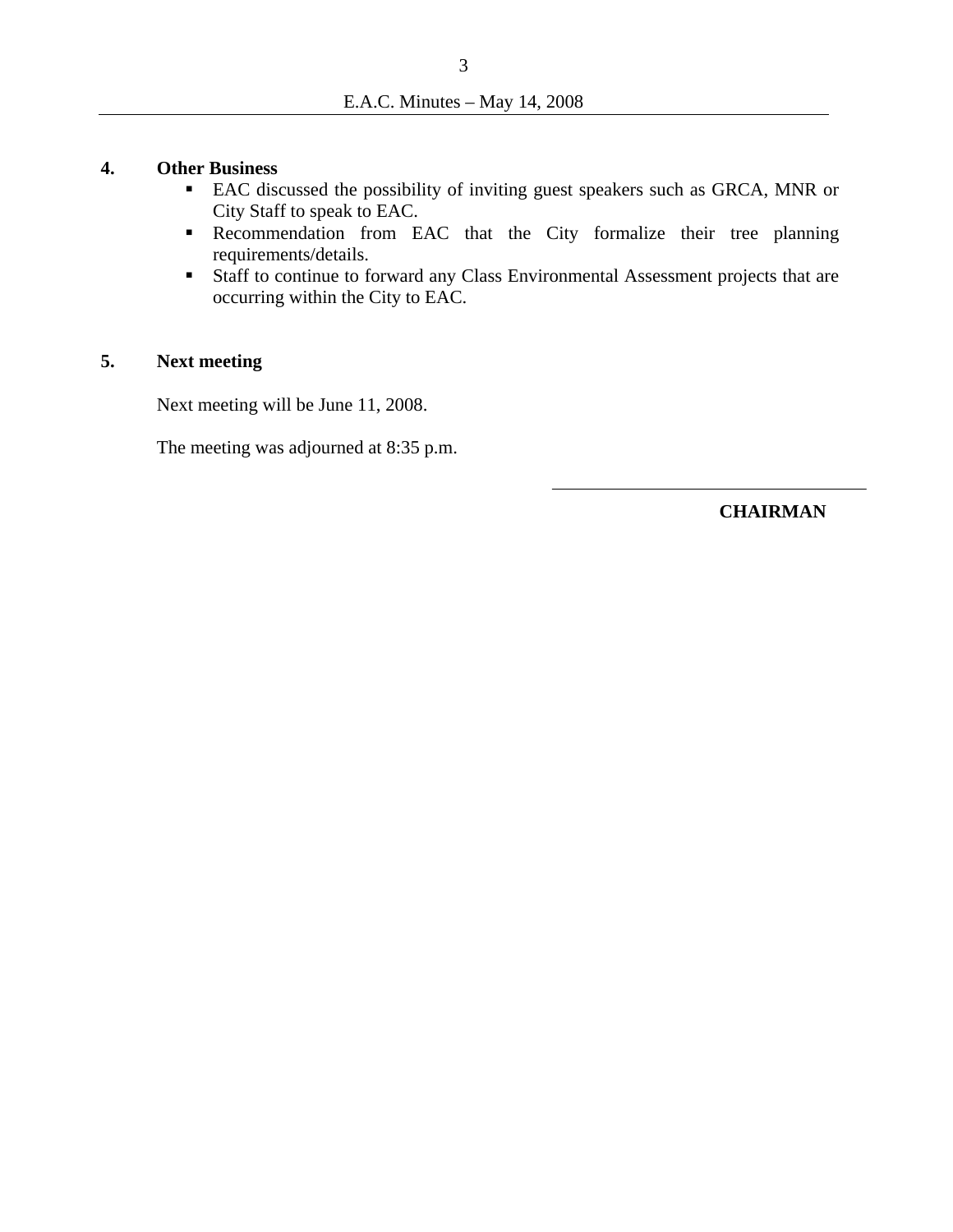**WEDNESDAY JUNE 11, 2008 7:00 P.M.** 

**COUNCIL COMMITTEE ROOM 'C' CITY OF GUELPH - CITY HALL 59 CARDEN STREET** 

# **A G E N D A**

- 1) CALL TO ORDER
- 2) ROLL CALL AND CERTIFICATION OF QUORUM
- 3) DECLARATIONS OF PECUNIARY INTEREST OR CONFLICT OF INTEREST
- 4) PRESENTATIONS
	- (1) WATSON CREEK SUBDIVISION PHASE III (WALKOVER PROPERTY)
		- **ENVIRONMENTAL IMPLEMENTATION REPORT**
		- FILE NO.: 23T-98501 & 23T-06501
- 5) HEARING OF DELEGATION(S)
- 6) ADOPTION OF MINUTES FROM PREVIOUS MEETING(S) MAY 14, 2008
- 7) CORRESPONDENCE & INFORMATION
- 8) OTHER BUSINESS

٠

٠

- 9) NEXT MEETING **JULY 9, 2008**
- 10) ADJOURN

*EAC MEMBERS PLEASE CALL 519-837-5616 IF UNABLE TO ATTEND*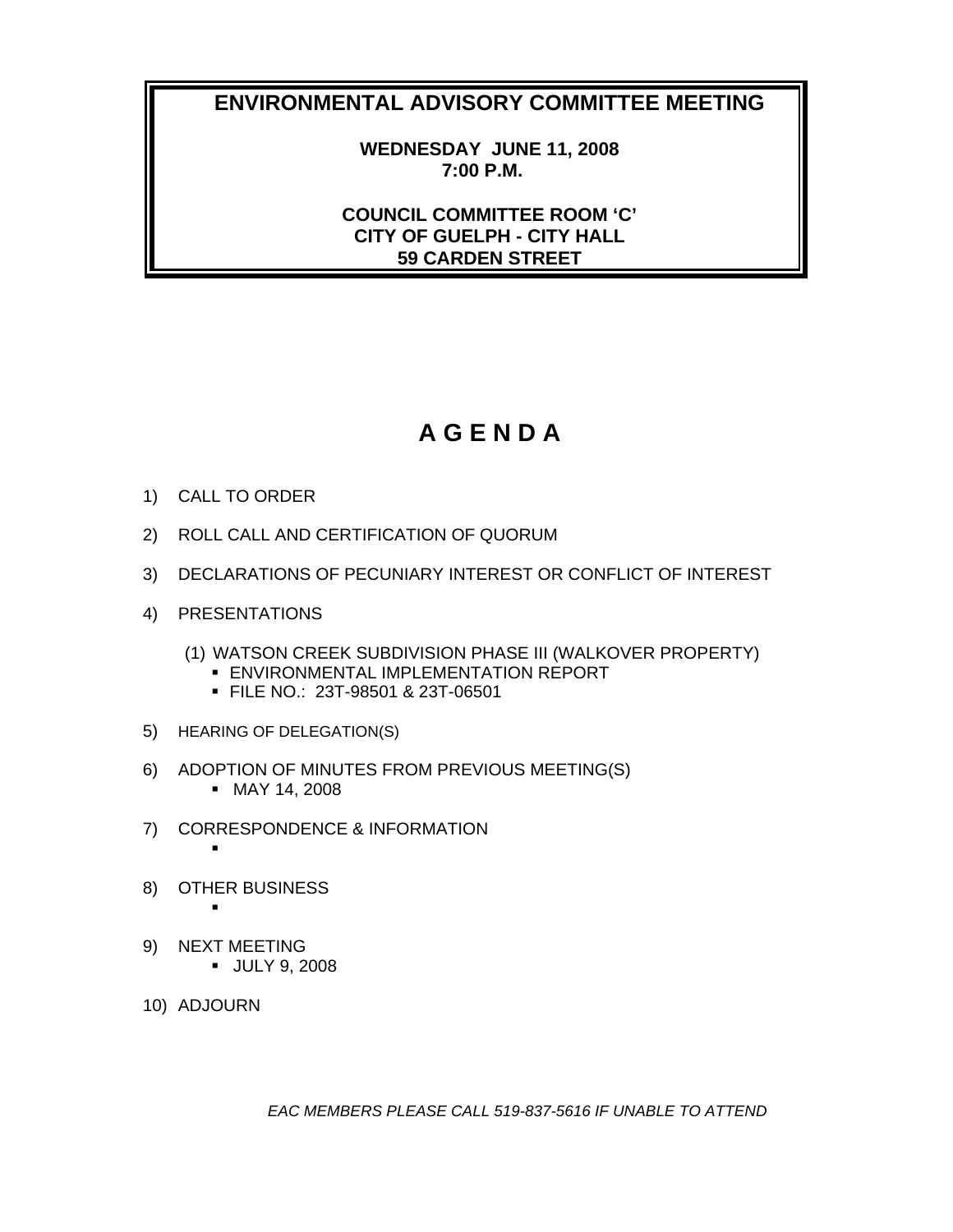# **ENVIRONMENTAL ADVISORY COMMITTEE WEDNESDAY, JUNE 11TH, 2008 AT 7:00 P.M.**

## **COUNCIL COMMITTEE ROOM C MINUTES**

| <b>Present:</b>         | P. Smith (Chair)<br>G. Dias                                                                                                                                    | G. Drewitt<br>M. Doncaster |
|-------------------------|----------------------------------------------------------------------------------------------------------------------------------------------------------------|----------------------------|
|                         | S. Barnhart                                                                                                                                                    | R. Johnson                 |
| <b>Regrets:</b>         | K. McCormack, S. Robertson, J. DeBruyn                                                                                                                         |                            |
| <b>Staff:</b>           | C. Musselman, V. Laur                                                                                                                                          |                            |
| <b>External Groups:</b> | Angela Kroetsch, Gamsby and Mannerow<br>Kristina Budny, Gamsby and Mannerow<br>Brian Roth, Roth and Associates<br>Brent Tegler, North-South Environmental Inc. |                            |

## **1. Watson Creek Subdivision Phase III (Walkover Property) - Environmental Implementation Report – File No.: 23T-98501 & 23T-06501**

C. Musselman, Environmental Planner with the City of Guelph introduced the Watson Creek Subdivision Phase III (Walkover Property) - Environmental Implementation Report. C. Musselman advised that comments are still pending from Engineering services and the Park Planner.

Angela Kroetsch and Brent Tegler from North-South Environmental Inc. provided a brief description of the previous developments in the Watson area and how Watson Creek Phase III (Walkover) fits into the larger picture. Brent Tegler outlined the environmental features of the Watson area and those of the Watson Creek Phase III subdivision.

Brian Roth, Angela Kroetsch and Brent Tegler were available to respond to questions from the Environmental Advisory Committee.

General discussion took place and the following items/concerns were noted:

- Erosion control techniques (mats, seeding, plantings) proposed must be appropriate for the slope and location. Details for the erosion control technique must be provided and location to be used illustrated.
- It was suggested to plant woody species near creek to help filter out pollutants.
- Street lighting should be directed away from natural area.
- Clarify what is desired for lighting controls on page 43 of the EIR.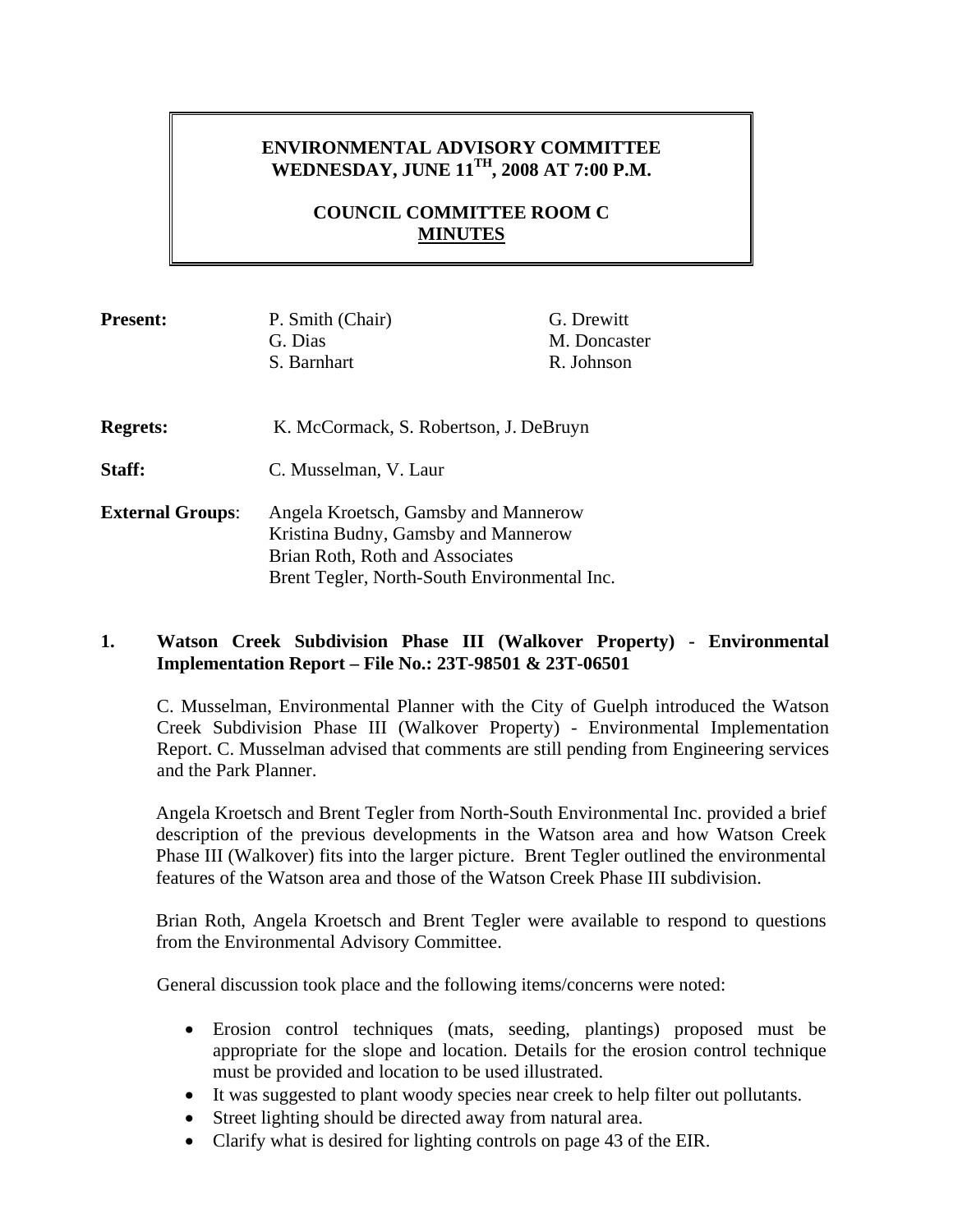- Consultant to obtain specifications from Guelph Hydro regarding directional lighting (i.e. shields) to be used adjacent the natural/open space areas.
- On page 27 of the EIR, under 7.1 a) mention if manual site visit is occurring.
- Possible impacts arising from off road recreational trails being located on both sides of the stream corridor.

Moved by R. Johnson and seconded by M. Doncaster

"That the Environmental Advisory Committee defer the Environmental Implementation Report prepared by Gamsby and Mannerow Engineers for Watson Creek Subdivision, Phase III & Walkover Property (23T98501/ 23T06501 / ZC0604) subject to:

- City Staff comments (Engineering, Environmental Planner, Park Planner) are addressed through an EIR resubmission.
- Street lighting be directed away from natural area.
- Potential impacts on water temperature in Clythe Creek be addressed.
- Mass plantings of trees and/or shrubs in larger pits are detailed.
- Erosion control techniques are detailed and illustrated.
- Erosion control plantings include both seed mixes and plugs in heterogeneous treatments that include at least 50% native species by weight."

**Motion Carried -Unanimous-**

### **2. Approval of Minutes from May 14, 2008**

Moved by G. Dias and seconded by G. Drewitt –

"To accept the minutes with the following amendment:

■ Under item #1, (1897 Gordon Street (Bird Property) –Terms of Reference for an Environmental Impact Study) - General Discussion paragraph - first bullet point – change the word in brackets (PSA's) to (PSW's) …"

> **Motion Carried -Unanimous-**

#### **3. Correspondence and Information**

C. Musselman advised that the Natural Heritage Strategy may be expected for the July or August EAC agenda.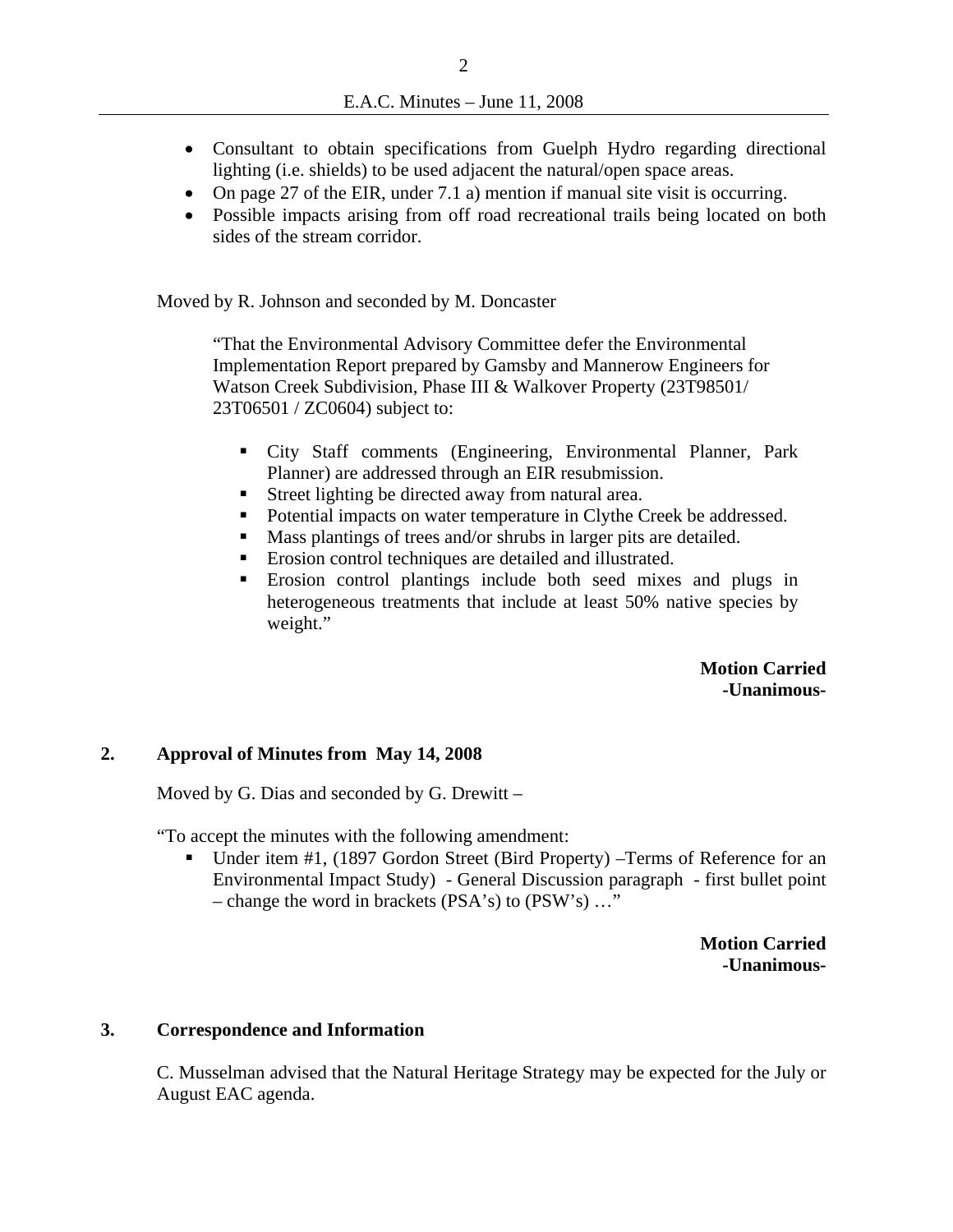C. Musselman advised that the Hanlon Creek Business Park EIR may be expected for the August EAC agenda.

### **4. Other Business**

P. Smith advised he will not be attending the July and August EAC Meetings. The Chair for July will be S. Barnhart and the Chair for August will be J. DeBruyn and S. Robertson will be backup.

# **5. Next meeting**

Next meeting will be July 09, 2008.

The meeting was adjourned at 9:45 p.m.

**CHAIRMAN**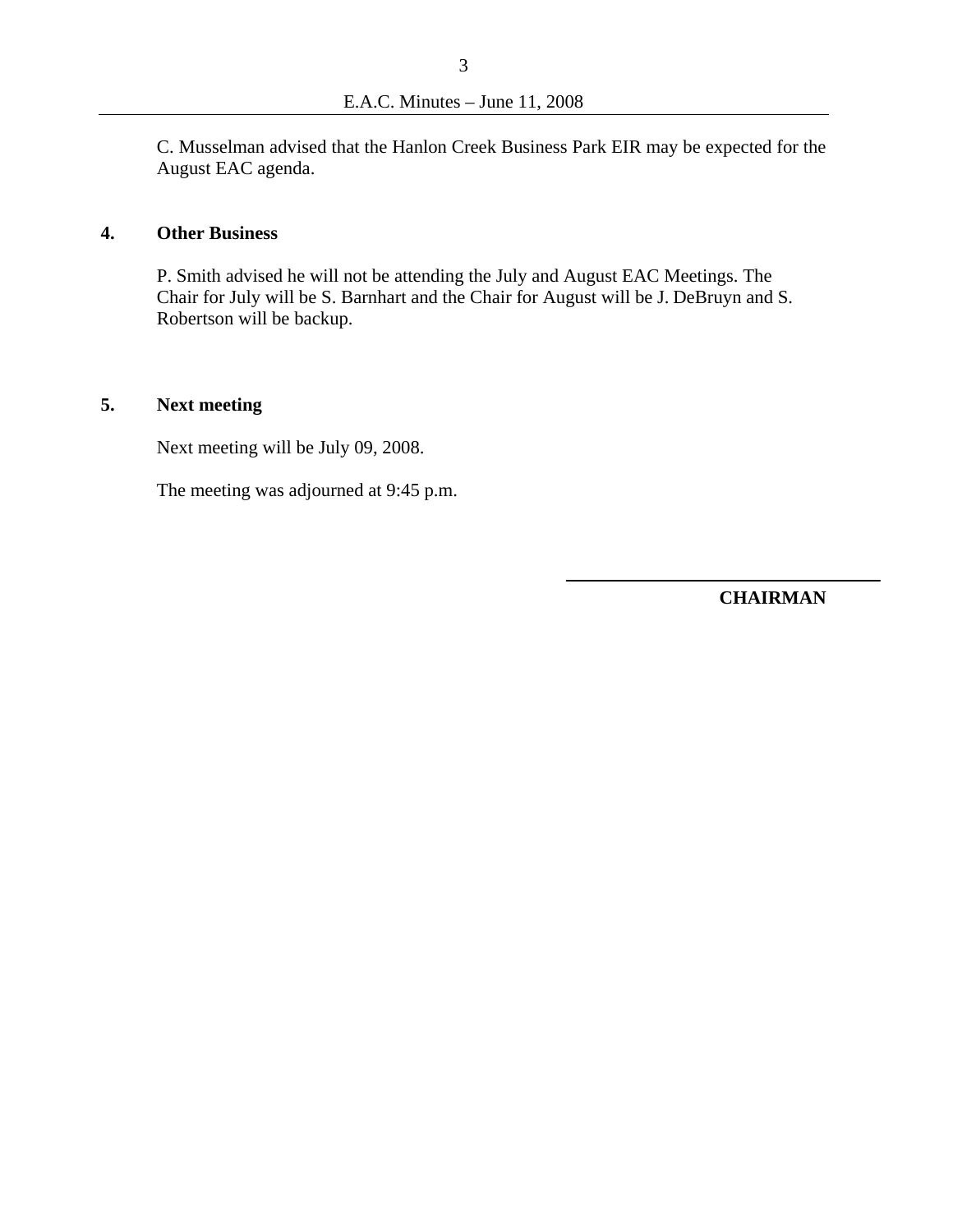**WEDNESDAY SEPTEMBER 10, 2008 7:00 P.M.** 

**COUNCIL COMMITTEE ROOM 'C' CITY OF GUELPH - CITY HALL 59 CARDEN STREET** 

# **A G E N D A**

- 1) CALL TO ORDER
- 2) ROLL CALL AND CERTIFICATION OF QUORUM
- 3) DECLARATIONS OF PECUNIARY INTEREST OR CONFLICT OF INTEREST
- 4) PRESENTATIONS
	- (1) O & 11 VALLEY ROAD
		- **ENVIRONMENTAL IMPLEMENTATION REPORT TERMS OF REFERENCE**
		- FILE NO.: 23CDM-07503 / ZC0709
	- (2) 146 DOWNEY ROAD
		- ENVIRONMENTAL IMPACT STUDY TERMS OF REFERENCE
		- **FILE NO.: NOT YET ASSIGNED**
- 5) HEARING OF DELEGATION(S)
- 6) ADOPTION OF MINUTES FROM PREVIOUS MEETING(S)
	- JUNE 11, 2008
- 7) CORRESPONDENCE & INFORMATION
- 8) OTHER BUSINESS
- ٠ 9) NEXT MEETING

 $\blacksquare$ 

- OCTOBER 8, 2008
- 10) ADJOURN

*EAC MEMBERS PLEASE CALL 519-837-5616 IF UNABLE TO ATTEND*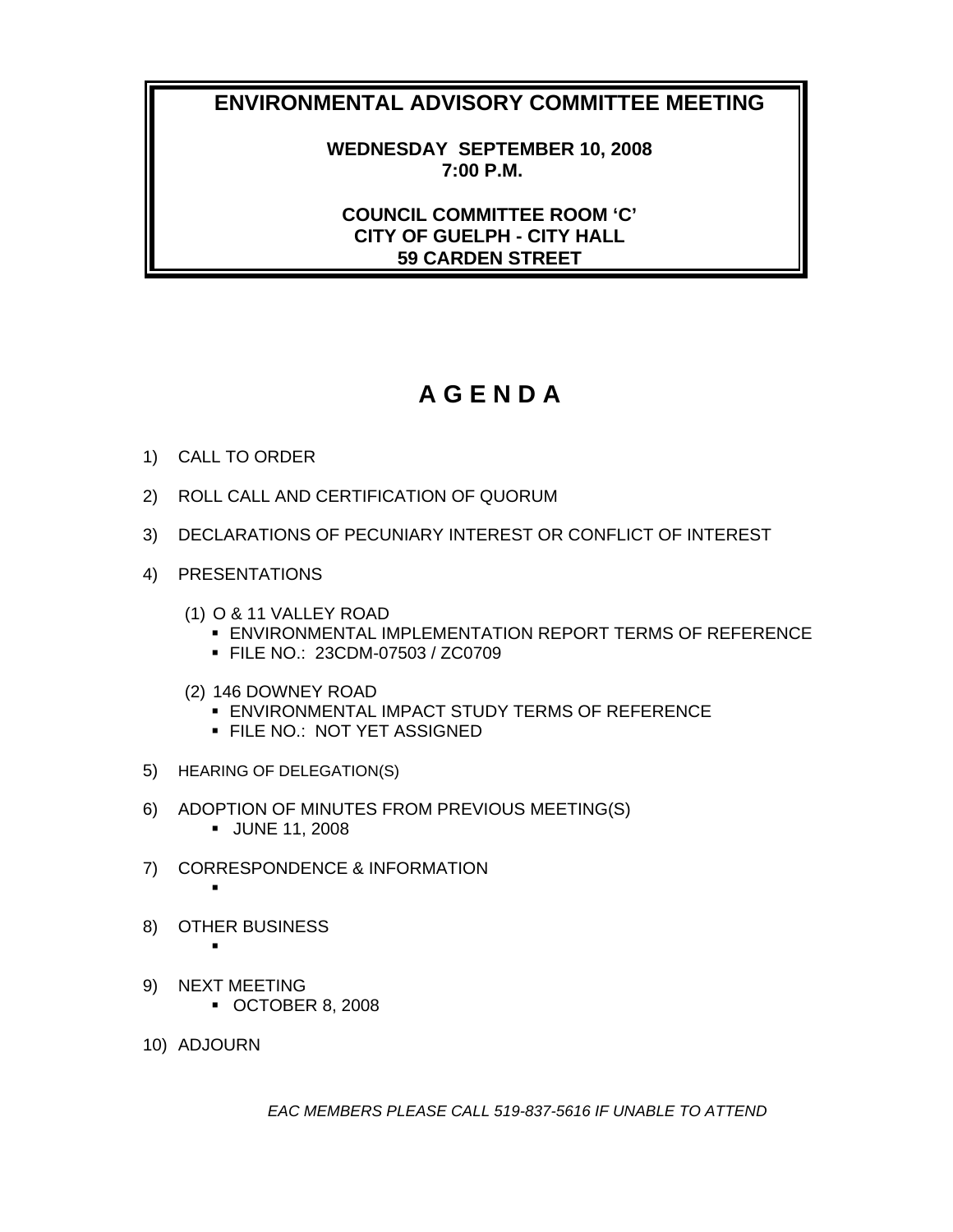# **ENVIRONMENTAL ADVISORY COMMITTEE**  WEDNESDAY, SEPTEMBER  $10^{TH}$ , 2008 AT 7:00 P.M.

# **COUNCIL COMMITTEE ROOM C MINUTES**

| <b>Present:</b>         | P. Smith (Chair)<br>G. Dias<br>S. Barnhart<br>S. Robertson                                                                                                                                                                                                                                                 | G. Drewitt<br>M. Doncaster<br>R. Johnson |
|-------------------------|------------------------------------------------------------------------------------------------------------------------------------------------------------------------------------------------------------------------------------------------------------------------------------------------------------|------------------------------------------|
| <b>Regrets:</b>         | K. McCormack, J. DeBruyn                                                                                                                                                                                                                                                                                   |                                          |
| Staff:                  | A. Hearne, V. Laur                                                                                                                                                                                                                                                                                         |                                          |
| <b>External Groups:</b> | Astrid Clos, Astrid J. Clos Planning Consultants<br>Brett Woodman, Natural Resource Solutions Inc.<br>Robin Boles, Natural Resource Solutions Inc.<br>Chris Sims, Gamsby & Mannerow<br>Kristina Budny, Gamsby & Mannerow<br>Brian Miller, Aboud & Associates Inc.<br>Mark Neilson, Aboud & Associates Inc. |                                          |

### **1. O & 11 Valley Road - Environmental Implementation Report Terms of Reference - File No.: 23CDM-07503/ZC0709**

A. Hearne, Senior Development Planner with the City of Guelph introduced O & 11 Valley Road - Environmental Implementation Report Terms of Reference. A. Hearne noted that the wetland property to the east of the development will be dedicated to the City by the Developer.

Astrid Clos, from Astrid J. Clos Planning Consultants provided a brief overview of the Environmental Implementation Report Terms of Reference and responded to questions from the Environmental Advisory Committee.

General discussion took place and the Environmental Advisory Committee complimented the developer for the dedication of additional environmentally sensitive lands to the City.

Moved by S. Barnhart and seconded by M. Doncaster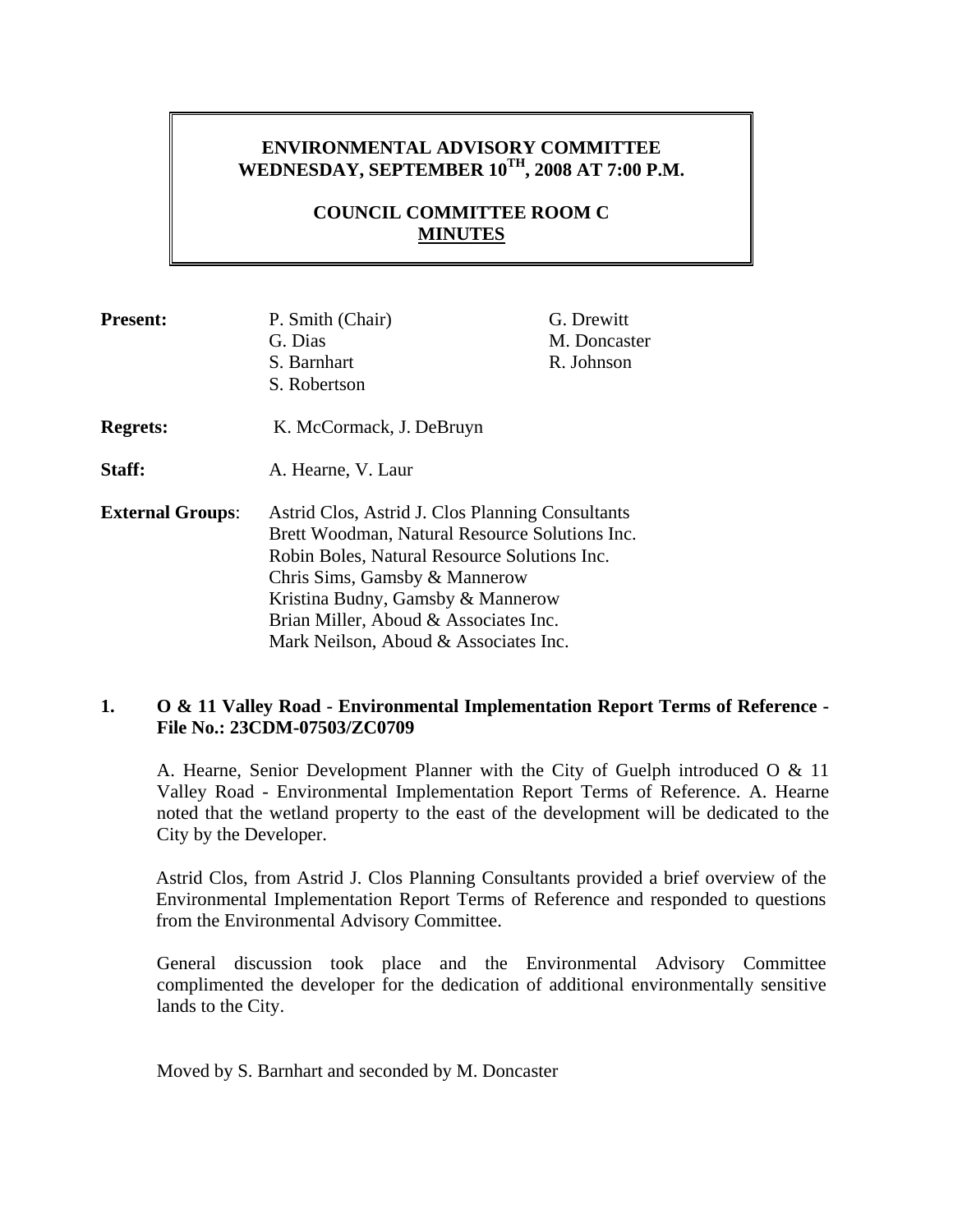"The Environmental Advisory Committee support the Terms of Reference prepared by Gamsby and Mannerow for Valley Road Estates (23CDM-07503 / ZC0709) with the following:

- That the EIR prepare detailed sections (or graphic) as required, to illustrate the excavation slide slopes for installation and/or maintenance of Storm Water Management infrastructure and demonstrate the excavation trench does not extend into the buffer enhancement area
- The Tree Conservation Plan completed for the EIS should be amended for the EIR to reflect any changes (some trees may be need to be removed later due to fencing/rear lot infiltration)
- The EIR needs to include open space light pollution mitigation details."

**Motion Carried -Unanimous-**

### **2**. **146 Downey Road - Environmental Impact Study Terms of Reference -** F**ile No.: Not yet assigned**

A. Hearne, Senior Development Planner with the City of Guelph introduced 146 Downey Road - Environmental Impact Study Terms of Reference.

Brett Woodman, from Natural Resource Solutions Inc. provided a brief overview of the Environmental Implementation Report Terms of Reference and responded to questions from the Environmental Advisory Committee.

General discussion took place and the following items/concerns were noted:

- The EIS should characterize drainage, aquatic receivers, soils, hydrology and hydrogeologic conditions
- Consider the cumulative impacts within Tributary A drainage area
- Explore alternate development forms and investigate the use of adjacent City owned lands

Moved by S. Robertson and seconded by G. Dias

"The Environmental Advisory Committee support the Terms of Reference prepared by Natural Resource Solutions Inc for 146 Downey Road with the following:

- The EIS should identify invasive species on site as well as mention a recommendation for removal and/or future monitoring.
- The use of local genetic stock for restoration plantings is specified.
- The tree conservation plan be prepared in conjunction/overlaid with the grading plan.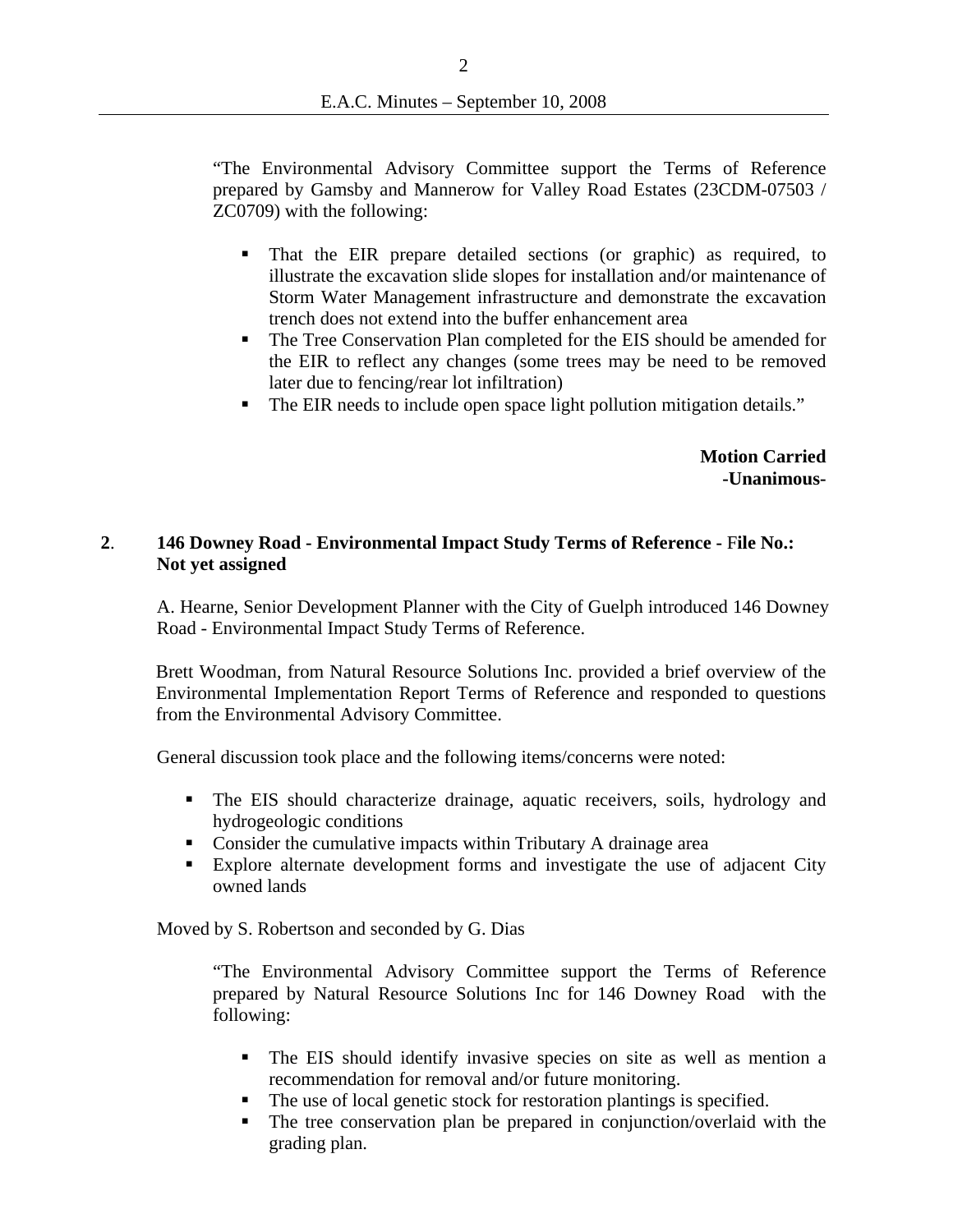- Natural areas (buffers, common areas, open space) that may have a potential for enhancement are identified
- The EIS should characterize drainage, aquatic receivers, soils, hydrology and hydrogeologic conditions.
- Include a discussion on the investigation of altering the subject property boundary into the adjacent City owned lands to the North as a means of increasing the setback distance from Tributary A."

**Motion Carried -Unanimous-**

#### *Delegation:*

Laura Murr representing Kortright Hills Community Association expressed the following concerns:

- $\blacksquare$  the cumulative impacts and how it will affect the corridor (deer)
- concerned about the creek and fish habitat
- where is SWM going? In a recharge or discharge area?
- should compare benthic Studies
- rehabilitation of Tributary A

### **3. Approval of Minutes from June 11, 2008**

Moved by S. Barnhart and seconded by M. Doncaster

"To accept the minutes as printed."

**Motion Carried -Unanimous-**

#### **4. Correspondence and Information**

A. Hearne distributed the Information Report on the 'Draft Guelph Natural Heritage Strategy Phase 2: Terrestrial Inventory & Natural Heritage System Updates, Volumes 1 and 2'. This item may be on the October EAC Agenda.

### **5. Next meeting**

Next meeting will be October 08, 2008.

The meeting was adjourned at 9:00 p.m.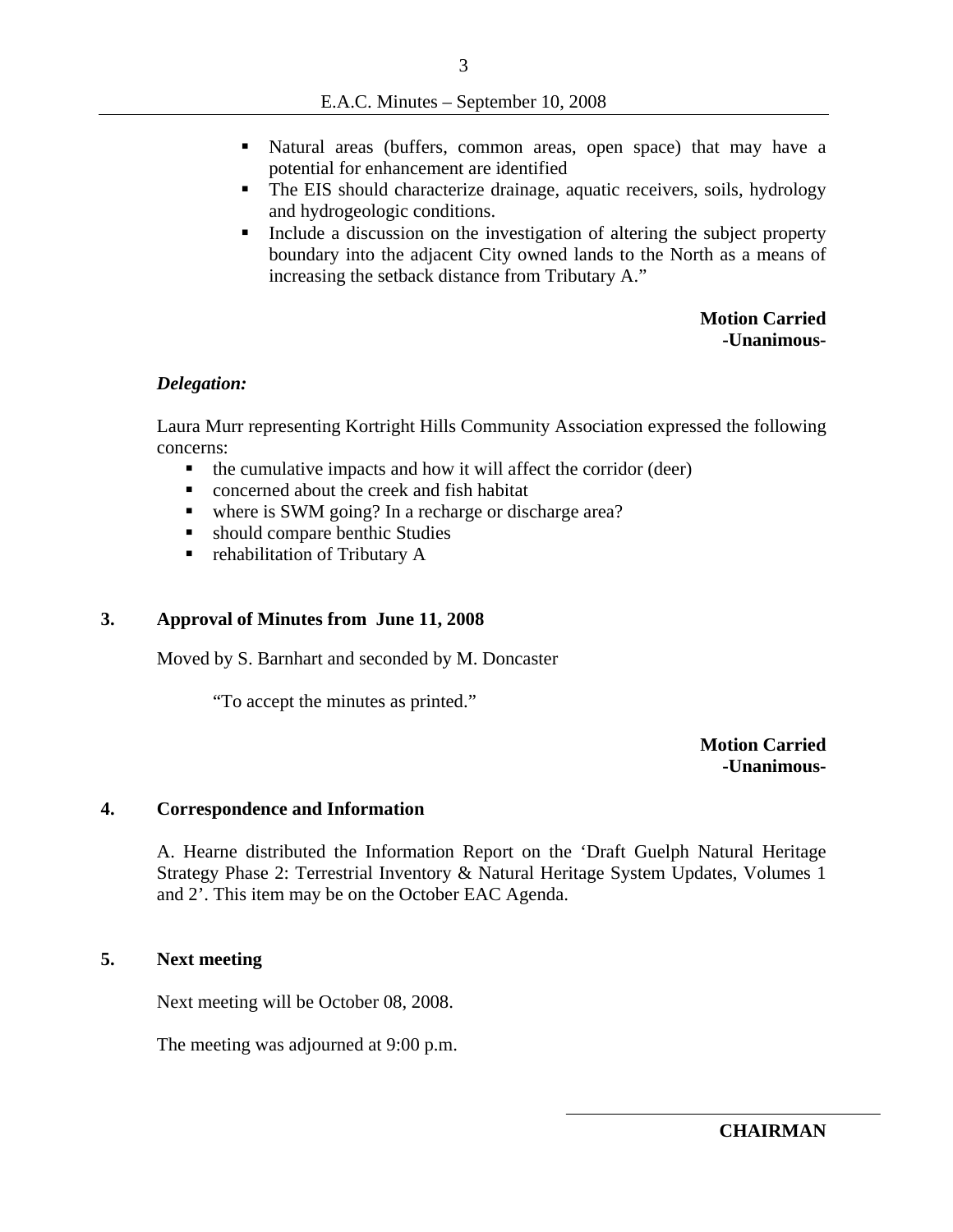**WEDNESDAY OCTOBER 08, 2008 7:00 P.M.** 

**COUNCIL COMMITTEE ROOM 'C' CITY OF GUELPH - CITY HALL 59 CARDEN STREET** 

# **A G E N D A**

- 1) CALL TO ORDER
- 2) ROLL CALL AND CERTIFICATION OF QUORUM
- 3) DECLARATIONS OF PECUNIARY INTEREST OR CONFLICT OF INTEREST
- 4) PRESENTATIONS

(1) NATURAL HERITAGE STRATEGY (MARION PLAUNT)

- 5) HEARING OF DELEGATION(S)
- 6) ADOPTION OF MINUTES FROM PREVIOUS MEETING(S) **SEPTEMBER 10, 2008**
- 7) CORRESPONDENCE & INFORMATION VALLEY ROAD EIR
- 8) OTHER BUSINESS
- 9) NEXT MEETING **NOVEMBER 12, 2008**
- 10) ADJOURN

*EAC MEMBERS PLEASE CALL 519-837-5616 IF UNABLE TO ATTEND*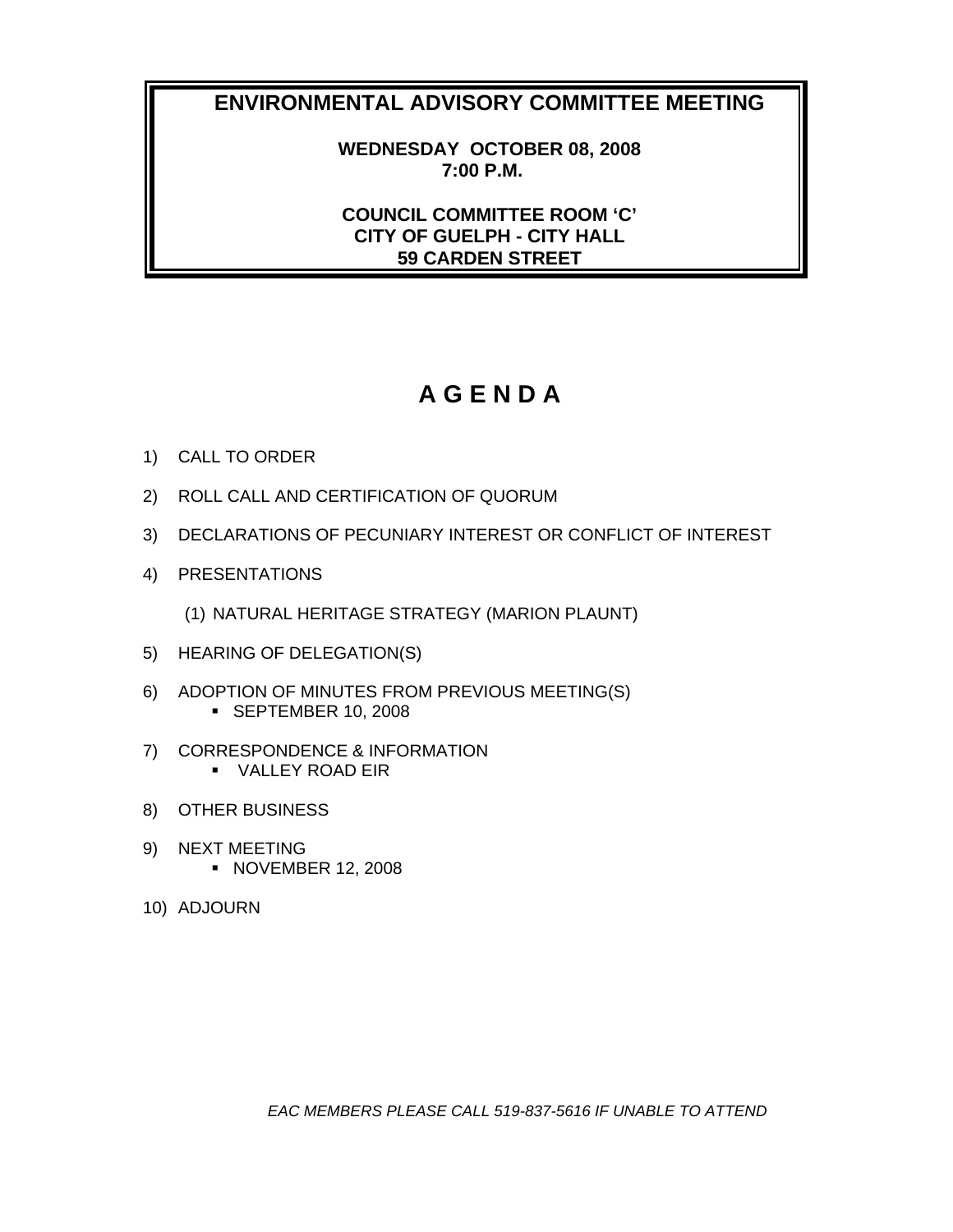# **ENVIRONMENTAL ADVISORY COMMITTEE WEDNESDAY, OCTOBER 08TH, 2008 AT 7:00 P.M.**

# **COUNCIL COMMITTEE ROOM C MINUTES**

| <b>Present:</b> | P. Smith (Chair)<br>G. Dias | G. Drewitt<br>J. DeBruyn   |
|-----------------|-----------------------------|----------------------------|
|                 | S. Barnhart<br>S. Robertson | R. Johnson<br>K. McCormack |
| <b>Regrets:</b> | M. Doncaster                |                            |

Staff: S. Young, V. Laur, M. Plaunt

### **External Groups**:

Marion Plaunt, Manager of Policy Planning and Urban Design introduced Suzanne Young who is the new Environmental Planner with the City of Guelph.

## **1. Natural Heritage Strategy Presentation**

M. Plaunt, Manager of Policy Planning and Urban Design with the City of Guelph gave a presentation on the Phase 2 Terrestrial Inventory and Natural Heritage System Update and advised that she is seeking comments/input from the Environmental Advisory Committee. M. Plaunt asked that comments be received by the end of October.

M. Plaunt informed Committee members that presentations have been made to the stakeholders as well as at an open house. Phase 2 should be completed in early 2009 and Phase 3 will be Policy Development.

General discussion took place and the following items/concerns were noted:

- Better articulate the slope concentration e.g. What criteria was used to apply linkages in the gaps? Was a particular size applied?
- Did the City apply MNR digital mapping when undertaking the slope mapping exercise?
- There should be a policy on how to interpret the plant list
- Need development protocol for meadows
- Define the Official Plan checklist in Section 6
- Significant recharge areas should be addressed
- Research "variable retention harvesting" Bob Mason may be a contact to speak to at the Toronto Zoo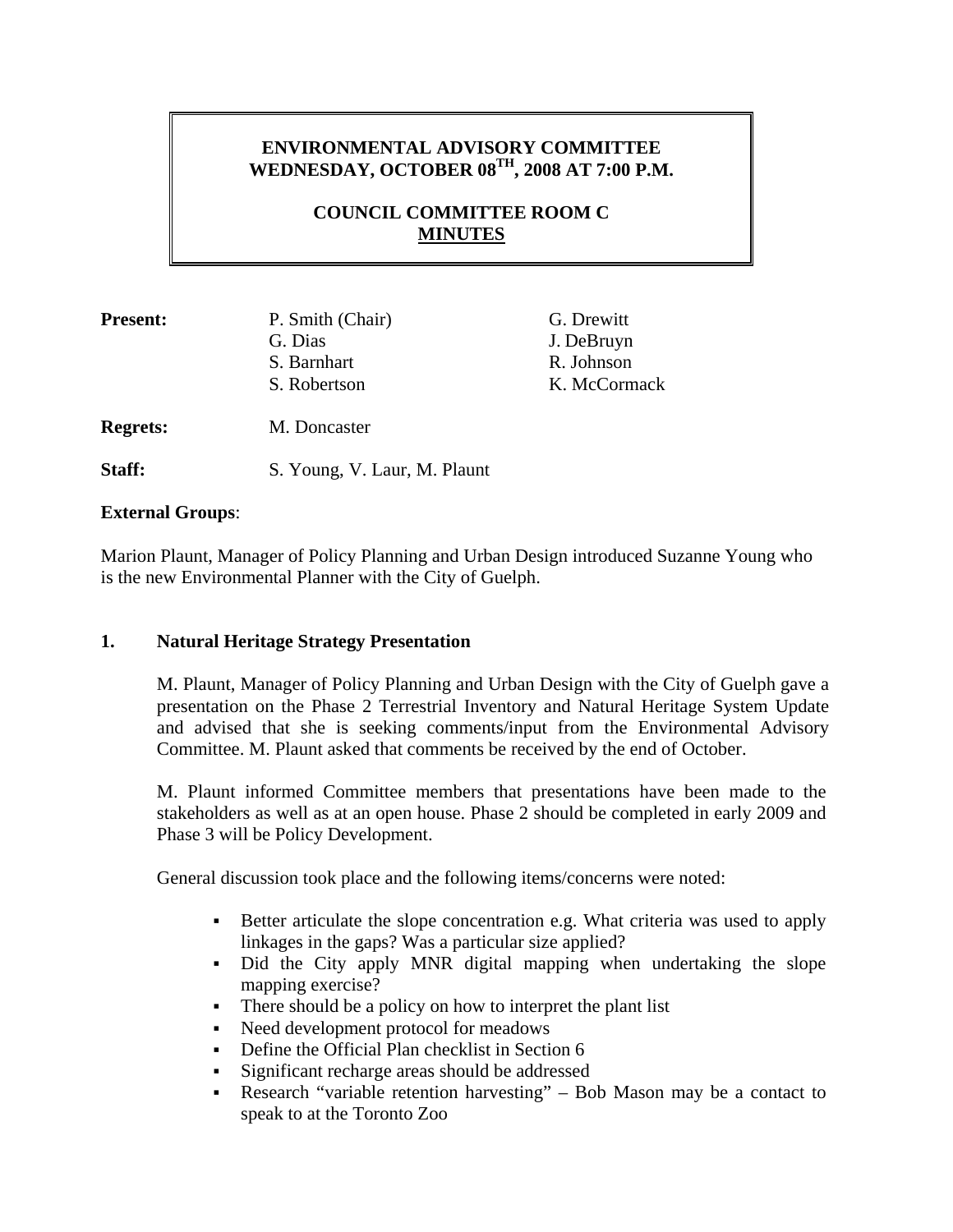- Plantations of a minimum size should be considered as part of the woodlands because they will eventually evolve into cultural woodlands e.g. 2 hectare minimum
- Perhaps a minimum size for cultural woodlands that are identified for protection should be established - thickets are recognized as important habitat for species such as the Lagerhead Shrike
- Minimum buffers should be established through policy
- The role of the linkages should be better defined e.g. for what species
- Hedgerows should be protected as part of the Natural Heritage Strategy e.g. important species including insects

#### *Delegation:*

Judy Martin from Guelph Urban Forest Friends commented on the following:

- Identification of restoration areas
- Cultural meadows are discussed in the text but not reflected on the mapping of Phase 2

### *Delegation:*

Norah Chaloner from Guelph Urban Forest Friends commented on the following:

Need to preserve the hedgerows in the Hanlon Creek area

For the November  $12<sup>th</sup>$  meeting, finalize a list of comments for the Natural Heritage Strategy. Email comments to P. Smith.

### **2. Approval of Minutes from September 10, 2008**

Moved by S. Robertson and seconded by R. Johnson

"To accept the minutes with the following correction – Under Delegation, Bently Studies should read as benthic studies."

> **Motion Carried -Unanimous-**

### **3. Next meeting**

Next meeting will be November 12, 2008.

The meeting was adjourned at 9:00 p.m.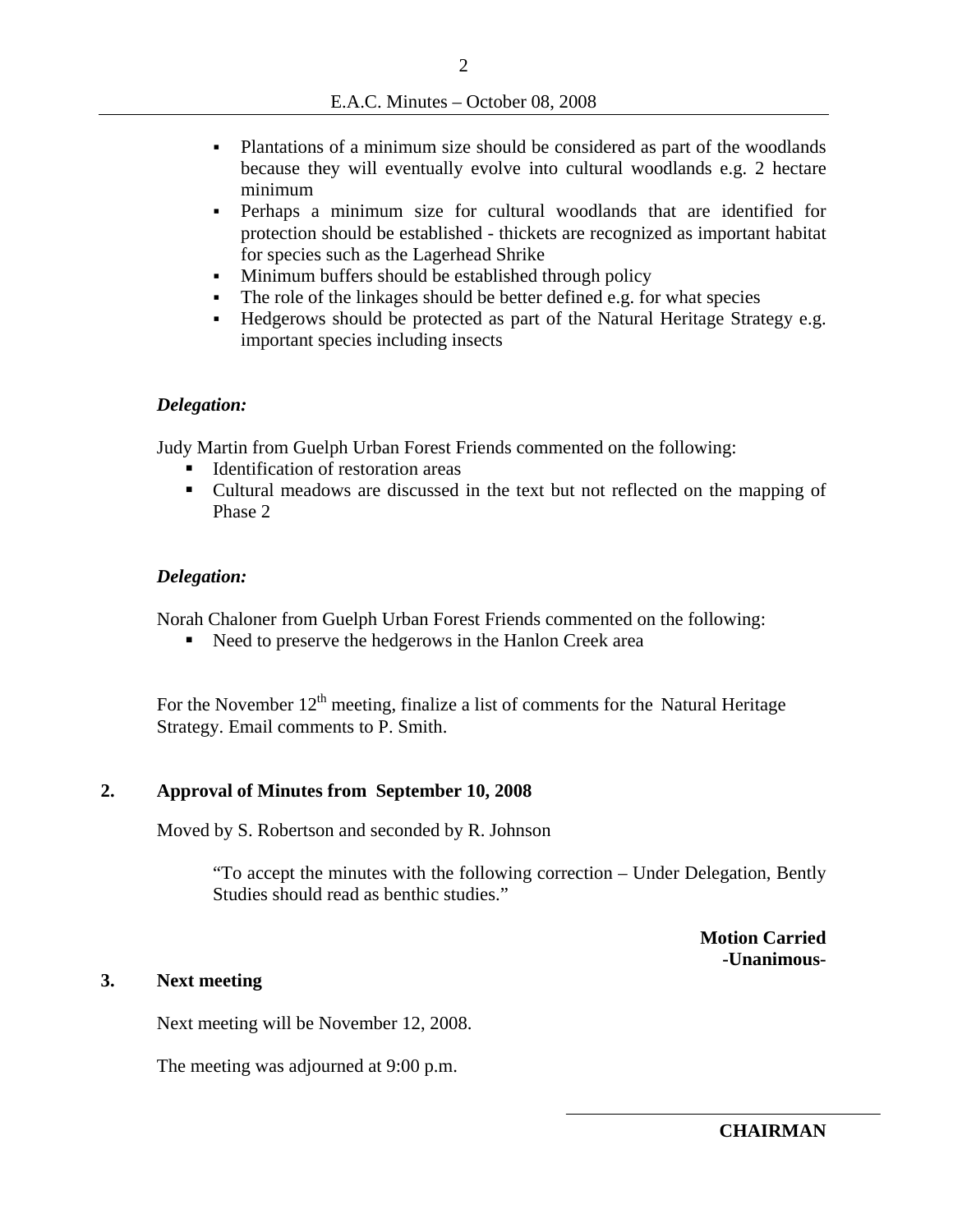### **NOVEMBER 12, 2008 7:00 P.M.**

# **COUNCIL COMMITTEE ROOM 'C' CITY OF GUELPH - CITY HALL 59 CARDEN STREET**

# **A G E N D A**

- 1) Call to Order
- 2) Roll Call and Certification of Quorum
- 3) Declarations of Pecuniary Interest or Conflict of Interest
- 4) Presentations
	- (1) 1247-1288 Gordon Street (Cabrio Investments)
		- **Environmental Impact Study Terms of Reference**
		- **Prepared by North-South Environmental Mirek Sharp**
		- file no.: N/A
	- (2) Valley Road Estates
		- **Environmental Implementation Report**
		- **Prepared by Aboud & Associates and Gamsby & Mannerow Limited**
		- File No: 23CDM-07503 / ZC 0709
- 5) Hearing of Delegation(s)
- 6) Discussion of Draft Comments on the Natural Heritage Strategy
- 7) Adoption of Minutes from Previous Meeting(s)
	- October 8, 2008
- 8) Correspondence & Information
	- **Highway 6 (Hanlon Expressway) Improvements from South of Maltby Road to the Speed River-** 4th PIC was held October 23, 2008. Preferred Plan has been selected. www.hanlonimprovements.ca.
	- **City of Guelph Water and Wastewater Servicing Master Plan Draft Report**  Draft Report was released for comment. Available at: www.guelph.ca>living>planning&building>masterplans> click on Master Plan Draft Report PDF. Contacts Patty Quackenbush.(519) 570-1479 or patty.quackenbush@earthtech.ca. Don Kudo (519) 822-1260 ext. 2490 or  $don.kudo@guelph.ca$
- 9) Other Business
	- Christmas Treats and Thank you to EAC Members at December 10, 2008 Meeting
- 10) Next Meeting
	- **December 10, 2008**
- 11) Adjourn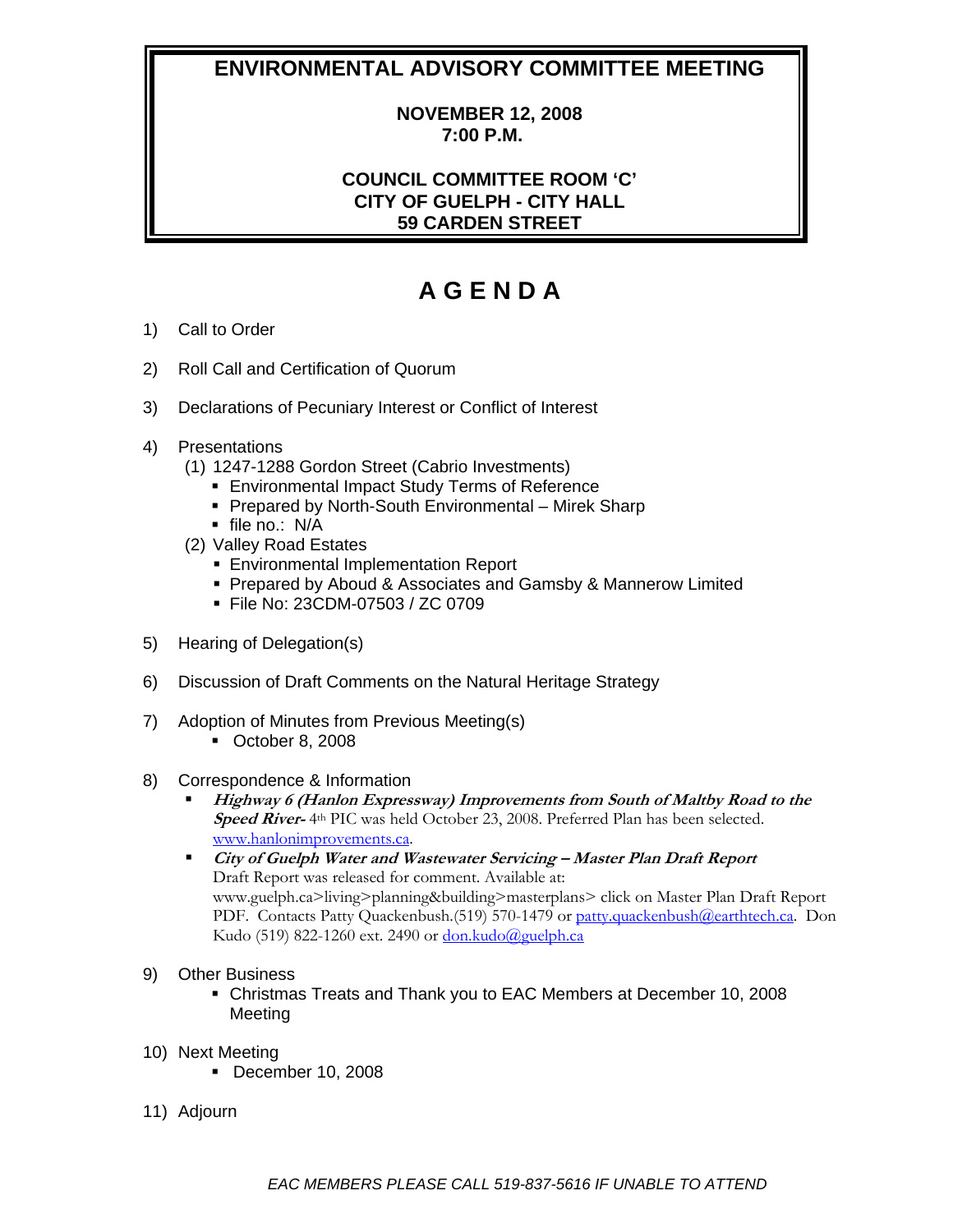# **ENVIRONMENTAL ADVISORY COMMITTEE WEDNESDAY, NOVEMBER 12TH, 2008 AT 7:00 P.M.**

# **COUNCIL COMMITTEE ROOM C MINUTES**

| <b>Present:</b>         | P. Smith (Chair)                                                                                                                                                                                                                                              | R. Johnson   |
|-------------------------|---------------------------------------------------------------------------------------------------------------------------------------------------------------------------------------------------------------------------------------------------------------|--------------|
|                         | S. Barnhart                                                                                                                                                                                                                                                   | K. McCormack |
|                         | S. Robertson                                                                                                                                                                                                                                                  |              |
| <b>Regrets:</b>         | M. Doncaster, G. Dias, G. Drewitt, J. DeBruyn                                                                                                                                                                                                                 |              |
| Staff:                  | S. Young, V. Laur, S. Hannah                                                                                                                                                                                                                                  |              |
| <b>External Groups:</b> | Nancy Shoemaker, Black, Shoemaker, Robinson and Donaldson<br>Steven Aboud, Aboud & Associates Inc.<br>Fred Marrese, Valley Road Estates<br>Sarah Austin, Gamsby & Mannerow<br>Tanya Lonsdale, Braun Consulting<br>Mirek Sharp, North-South Environmental Inc. |              |

### **1. 1274-1288 Gordon Street (Cabrio Investments) - Environmental Impact Study Terms of Reference**

S. Young, Environmental Planner with the City of Guelph introduced 1274-1288 Gordon Street - Environmental Impact Study Terms of Reference.

Nancy Shoemaker, from Black, Shoemaker, Robinson and Donaldson provided a brief overview on the subject lands and spoke to staff comments and identified several items they wished to discuss further.

General discussion took place and the following items/concerns were noted:

- Address linkage function. Concerns about the deer corridor as currently established (i.e. adequacy of current corridor, the traffic issues associated with encouraging the corridor). Need to articulate the issue in the report.
- Provide a detailed tree inventory within the development envelope.
- Identify preferred route for the trail plan.
- There is a need for an overall stormwater management plan for the area which should include the lands proposed for development.
- That the proposal demonstrate how the development is in conformance with the Natural Heritage Strategy.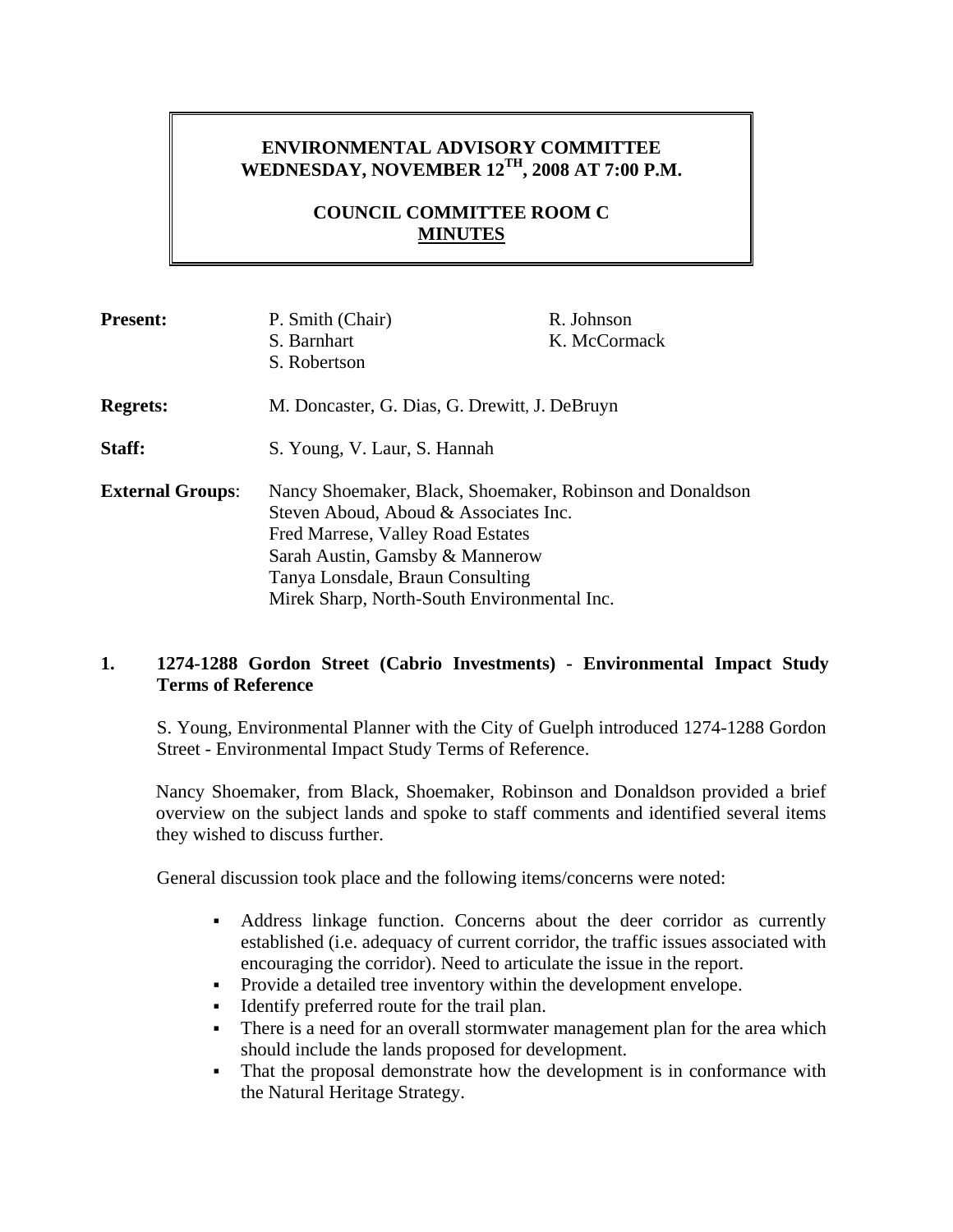Moved by R. Johnson and seconded by S. Barnhart

"The Environmental Advisory Committee support the Terms of Reference prepared by North-South Environmental Inc. for 1274-1288 Gordon Street with the following:

- **That the findings/recommendations from the Hanlon and Torrance Creek** Subwatershed Study and the GRCA's policies for Development, Interference with Wetlands and Alterations to Shorelines and Watercourses Regulation (Ontario Regulation 150/06) be incorporated and addressed within the EIS.
- That a detailed tree inventory be completed within the development envelope.
- That the migratory corridor be discussed in detail with explicit recommendations for mitigation.
- That opportunities for enhancement be incorporated in the Conclusion and Recommendations Section.
- That the Hydrologic and hydrogeologic findings be incorporated into the EIS.
- That potential trail connections and associated impacts be explored through the EIS.
- That the proposal discuss how the development fits into the City's concept plan for the area."

**Motion Carried -Unanimous-**

### **2. Valley Road Estates - Environmental Implementation Report**

S. Young, Environmental Planner with the City of Guelph introduced the Valley Road Estates Environmental Implementation Report.

Steven Aboud from Aboud & Associates Inc. provided a brief overview on the subject lands and spoke to staff comments.

General discussion took place and the following items/concerns were noted:

- Work with Rory Templeton, Parks Planner to discuss fencing options.
- Setback and lot lines need to be revised on the plan.
- The maintenance of stormwater management measures are to be addressed.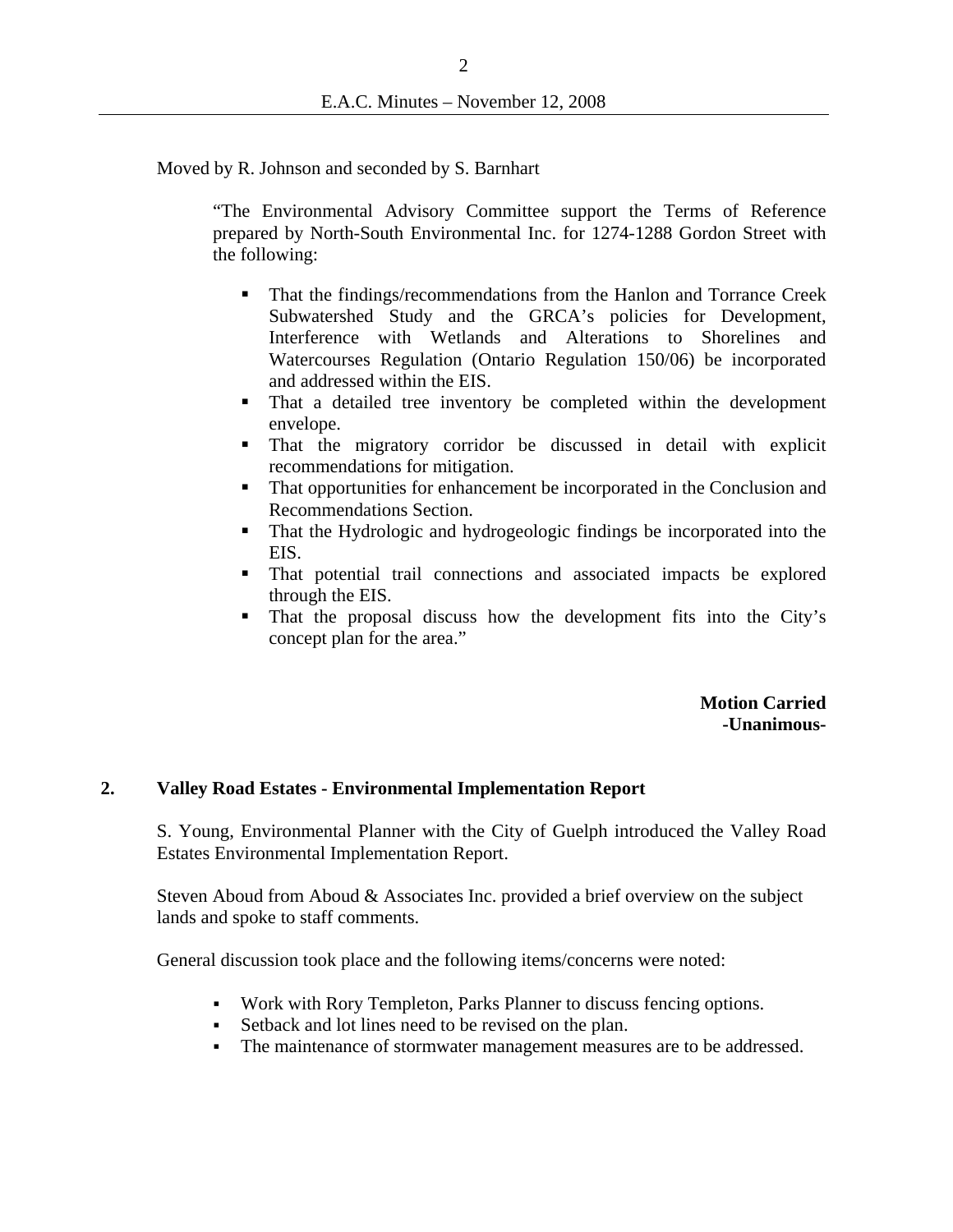Moved by K. McCormack and seconded by S. Robertson

"The Environmental Advisory Committee conditionally support the Environmental Implementation Report prepared by Aboud & Associates and Gamsby and Mannerow for Valley Road Estates (23CDM-07503/ZC0709) subject to additional clarification of the following:

- That the EIR discuss how invasive species will be removed if identified through the monitoring reports.
- That the draft "Welcome Letter" be circulated to the City for review prior to issuance.
- That the living fence be replaced with a chain link fence to ensure there is no encroachment by residents into the natural area.
- That the impact and mitigation measures associated with the pumping station be addressed in the EIR.
- That the protection fencing and signage be clearly identified on the grading plans.
- That the mitigation measures recommended to address the impacts on the Ruffed Grouse, Hairy Woodpecker, Western Chorus Frog (a threatened species identified in the Natural Heritage Strategy Phase 2 Report) and the Spring Peeper be clearly articulated in the EIR.
- That the setback discrepancies be addressed.
- That maintenance of stormwater management measures be addressed."

**Motion Carried -Unanimous-**

### **3. Discussion of Draft Comments on the Natural Heritage Strategy**

The Environmental Advisory Committee reviewed the draft comments distributed by P. Smith on the Draft Natural Heritage Strategy Phase 2 Report. P. Smith will amend the draft comments as per the Committee's suggestions and forward to Marion Plaunt.

Moved by R. Johnson and seconded by K. McCormack

"The Environmental Advisory Committee supports the comments and revisions as discussed on the Natural Heritage Strategy Phase 2 Report."

> **Motion Carried -Unanimous-**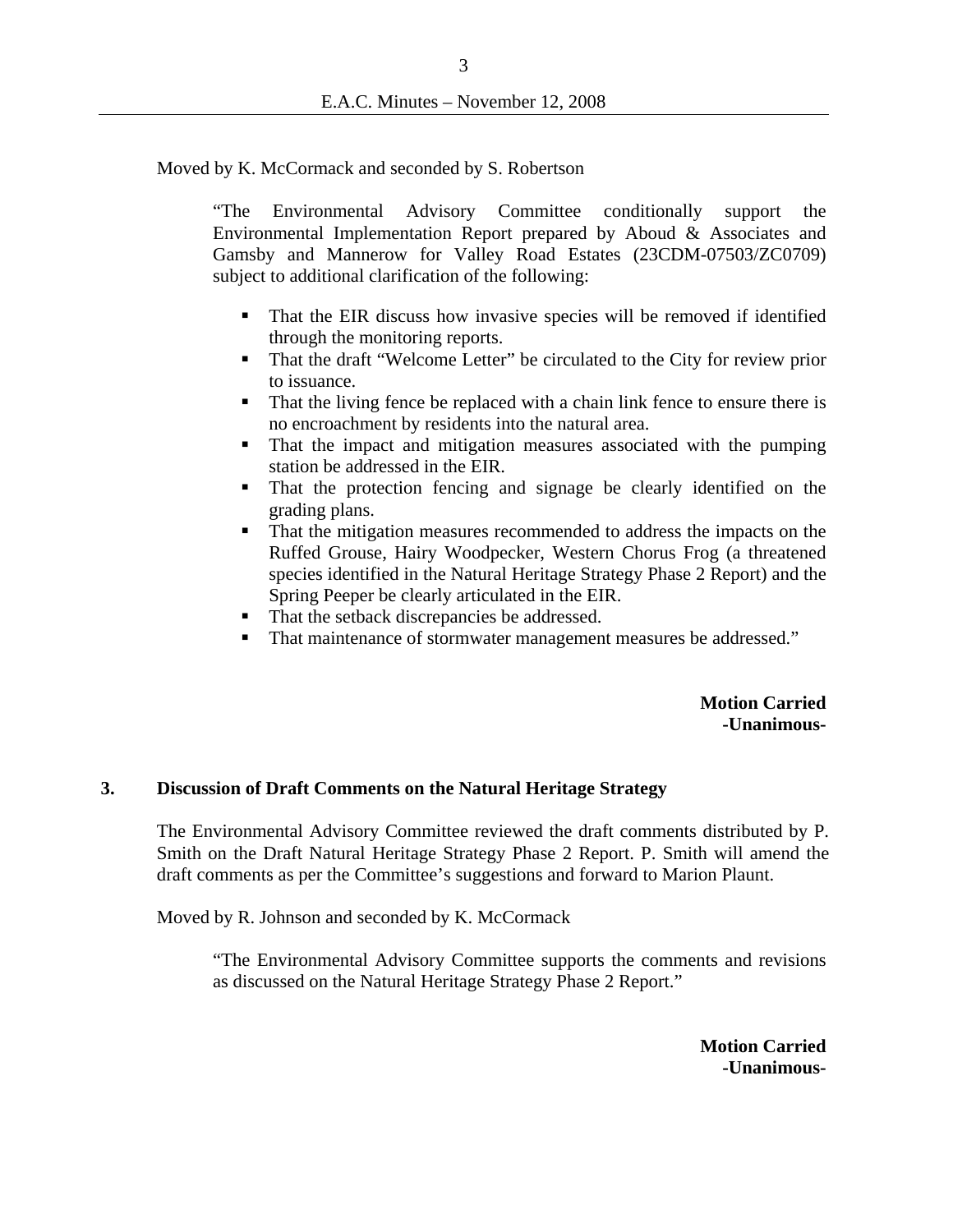# *Delegation:*

Laura and Dennis Murr submitted comments via email on the Draft Natural Heritage Strategy.

## **4. Approval of Minutes from October 08, 2008**

Moved by S. Robertson and seconded by S. Barnhart

"To accept the minutes as printed."

**Motion Carried -Unanimous-**

# **5. Next meeting**

Next meeting will be December 10, 2008.

The meeting was adjourned at 9:45p.m.

**CHAIRMAN**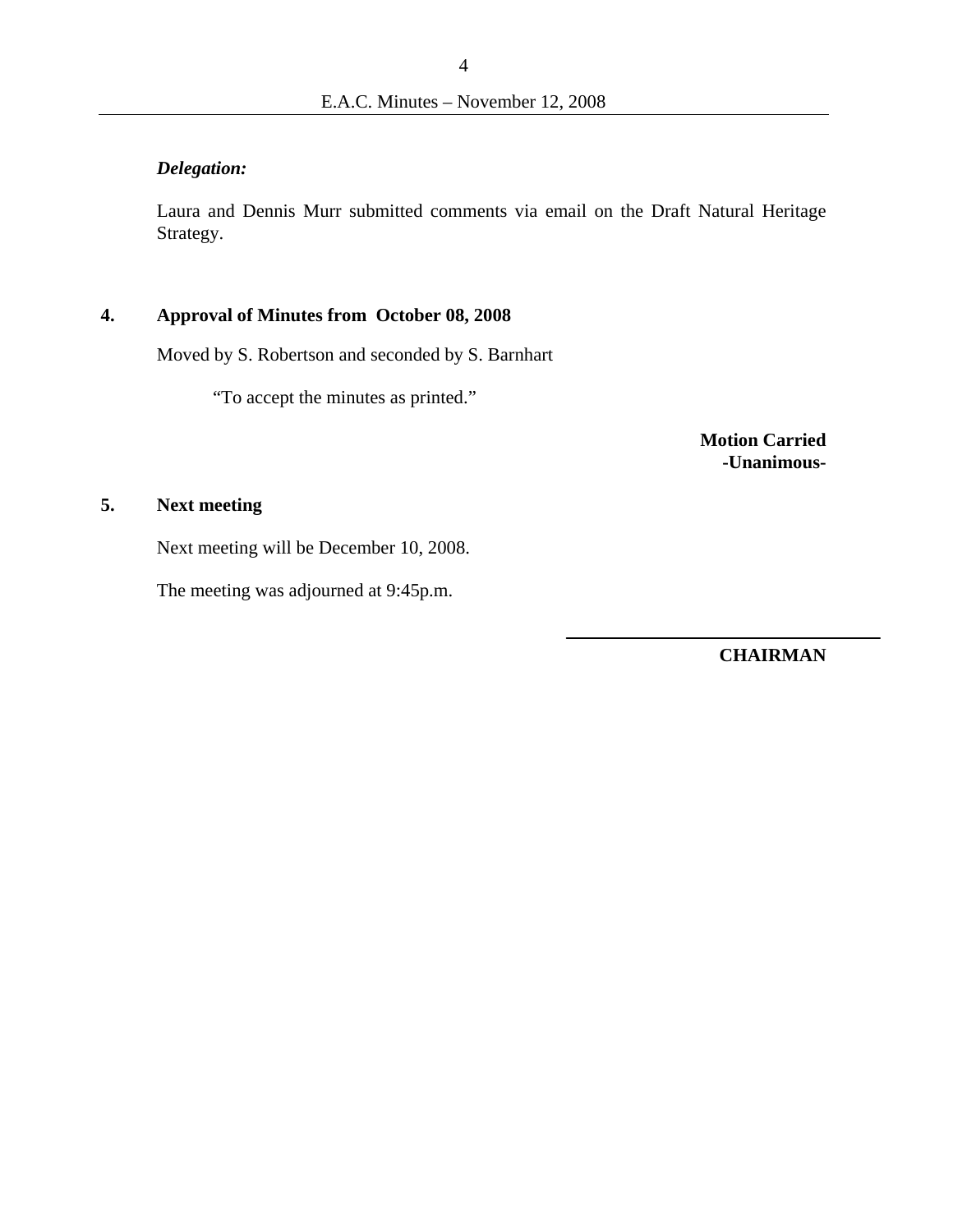### **DECEMBER 10, 2008 7:00 P.M.**

# **COUNCIL COMMITTEE ROOM 'C' CITY OF GUELPH - CITY HALL 59 CARDEN STREET**

# **A G E N D A**

- 1) Call to Order
- 2) Roll Call and Certification of Quorum
- 3) Declarations of Pecuniary Interest or Conflict of Interest
- 4) Discussion Items
	- o Development Concept Plan for Edinburgh Road and Landsdown Drive **Extensions**
- 5) Hearing of Delegation(s)
- 6) Adoption of Minutes from Previous Meeting(s)
	- **November 12, 2008**
- 7) Other Business
	- Announcement of new EAC Members
	- Christmas Treats and Thank you to EAC Members
- 8) Next Meeting
	- January 14, 2009
- 9) Adjourn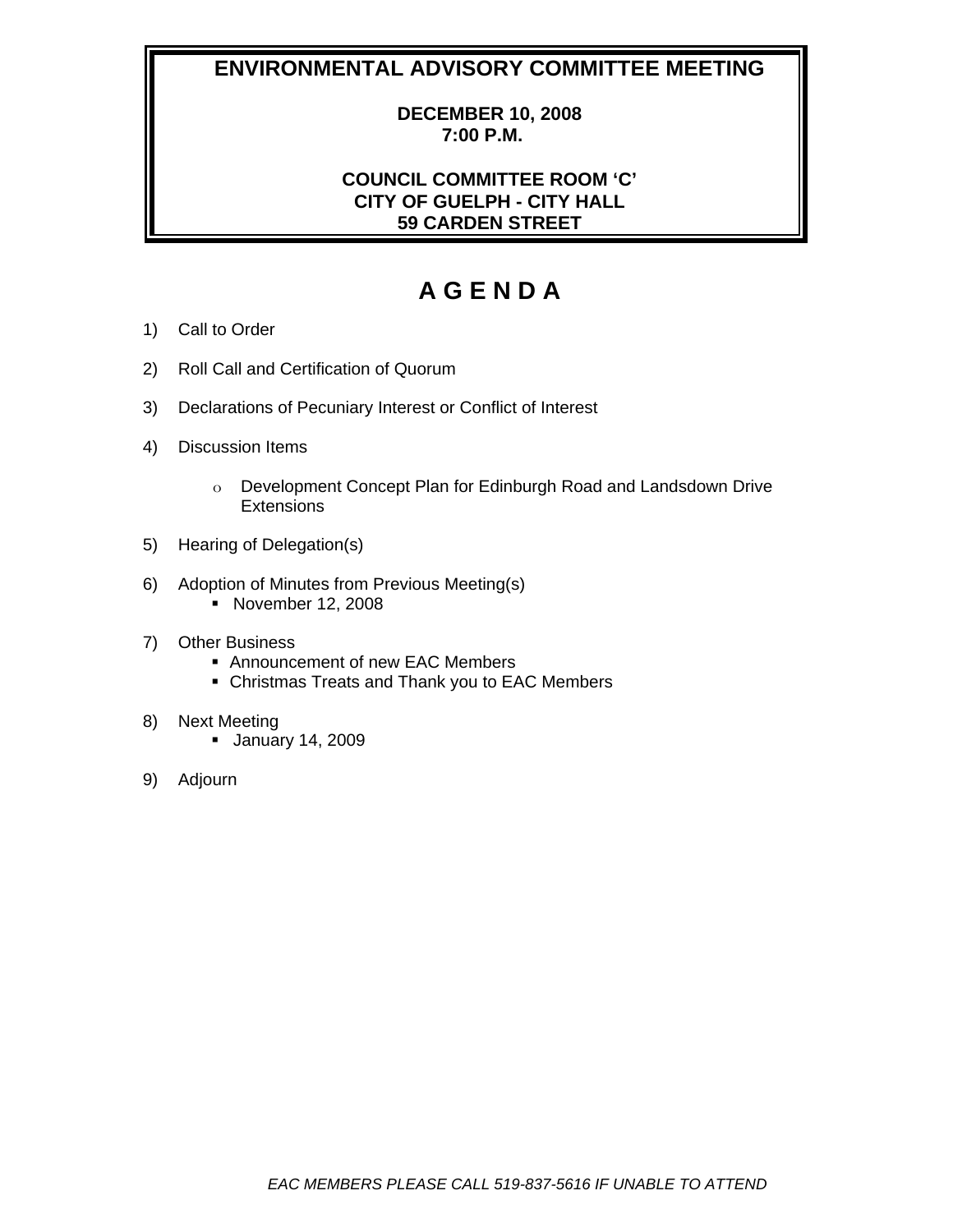# **ENVIRONMENTAL ADVISORY COMMITTEE WEDNESDAY, DECEMBER 10TH, 2008 AT 7:00 P.M.**

# **COUNCIL COMMITTEE ROOM C MINUTES**

| <b>Present:</b> | R. Johnson                         | G. Dias    |
|-----------------|------------------------------------|------------|
|                 | S. Barnhart                        | G. Drewitt |
|                 | S. Robertson                       |            |
| <b>Regrets:</b> | P. Smith, J. DeBruyn, K. McCormack |            |
| Staff:          | S. Young, V. Laur                  |            |

### **External Groups**:

### **1. Development Concept Plan for Edinburgh Road and Landsdown Drive Extensions**

 S. Young, Environmental Planner with the City of Guelph provided a brief overview on the Development Concept Plan for Edinburgh Road and Landsdown Drive Extensions. S. Young advised the concept plan applies to lands south of Harts Lane to Arkell Road on the east side of Gordon Street.

General discussion took place and the following comments were noted:

- Does the plan meet the CIP?
- Address linkage feature recommended by the Natural Heritage Strategy.

### **2. Other Business**

- The new EAC Members will start in January 2009.
- Invite Al Hearne or Scott Hannah to an EAC meeting to advise how the City can push certain innovative practices and measures for Site Plans and Plans of Subdivision (i.e. bio swales, opportunities for permeable paving).
- S. Young to distribute a copy of Robert's Rules of Order to EAC Members.

## **3. Approval of Minutes from November 12, 2008**

Moved by S. Robertson and seconded by S. Barnhart

"To accept the minutes as printed."

**Motion Carried -Unanimous-**